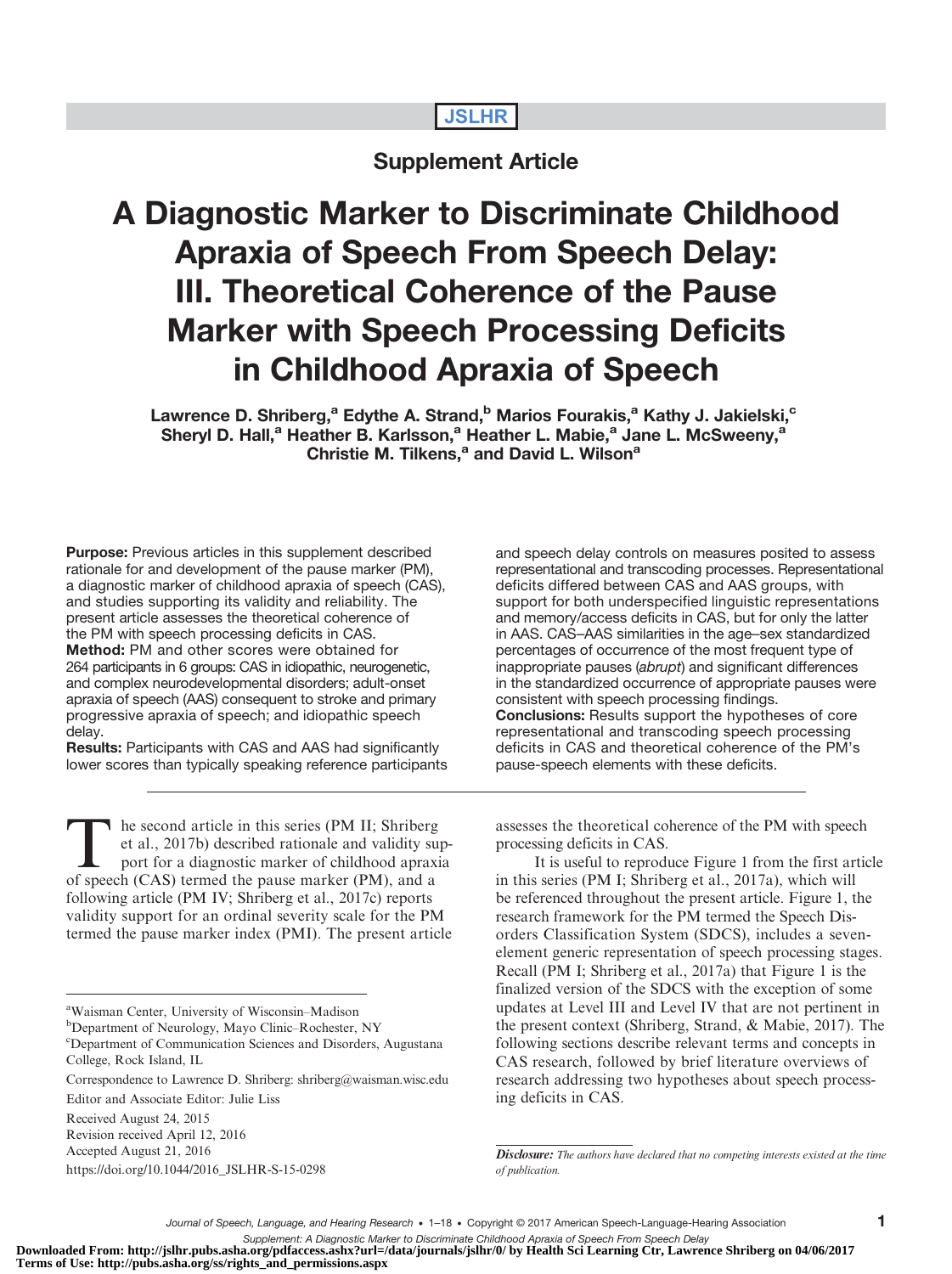### Terms and Concepts

There is a need in CAS research for explicit descriptiveexplanatory terms that link speech processing deficits in CAS to behavioral signs of those deficits. We use substrates to denote genomic and neural origins of signs of CAS (see Figure 1, Level I), *deficits* to denote speech processing origins proposed to underlie signs of CAS (Level II), and marker to denote a single- or multisign behavioral (Level IV) or neural (Level I) measure validated as conclusively sensitive to and specific for CAS.

The primary need in CAS research is explicit criteria for one or more speech processing constraints posited to be a core CAS deficit. We define a core CAS processing deficit as one that underlies the onset and persistence of CAS. As addressed later, we specifically propose that a core CAS speech processing deficit meets four criteria: It must be present in participants with CAS (a) in all etiological contexts, (b) at the earliest and latest stages of expression of CAS, (c) at all levels of severity of expression, and (d) without moderation or mediation by any other speech processing deficit.

## Representational and Transcoding Processing Deficits in CAS

There is consensus in both the CAS and adult-onset apraxia of speech (AAS) literature that the core deficit in apraxia of speech is imprecise and unstable transcoding of linguistic representations of segmental features, phonemes, syllables, words, and lexical stress to motor plans and programs for manifest speech. As shown in Figure 1, there is also general consensus that deficits in feedforward and feedback processes are loci of processing deficits in apraxia of speech, with more support for feedforward deficits (see next section).

There is considerably less agreement in both the CAS and AAS literatures on whether each disorder also includes deficits in representational processes—specifically, deficits in the precision and stability of encoding appropriately specified phonological representations of speech domains and/or deficits in memory constraining the storage and/or retrieval of representations (e.g., Chilosi et al., 2015; Nijland, Terband, & Maassen, 2015; Shriberg, Lohmeier, Strand, & Jakielski, 2012). Moreover, if deficits in appropriate specification and/or in the storage/retrieval of representations are documented in CAS, a significant question for theory and treatment is whether they are core or corollary deficits in the CAS phenotype. As proposed previously, a core deficit would be required to meet three criteria that are not moderated or mediated by individual speaker characteristics. A corollary deficit, in contrast, could be a consequence of developmental or other moderating and mediating factors (Bishop, 1997).

Comprehensive reviews of research findings addressing the hypotheses of core or corollary representational, transcoding, and feedforward/feedback deficits in CAS are beyond the scope of the present article. The available CAS literature reviews in monographs, book chapters, and research articles and presentations have typically been organized by discipline (e.g., genomics, speech motor control), measurement

Figure 1. The Speech Disorders Classification System (SDCS).



2 Journal of Speech, Language, and Hearing Research • 1–18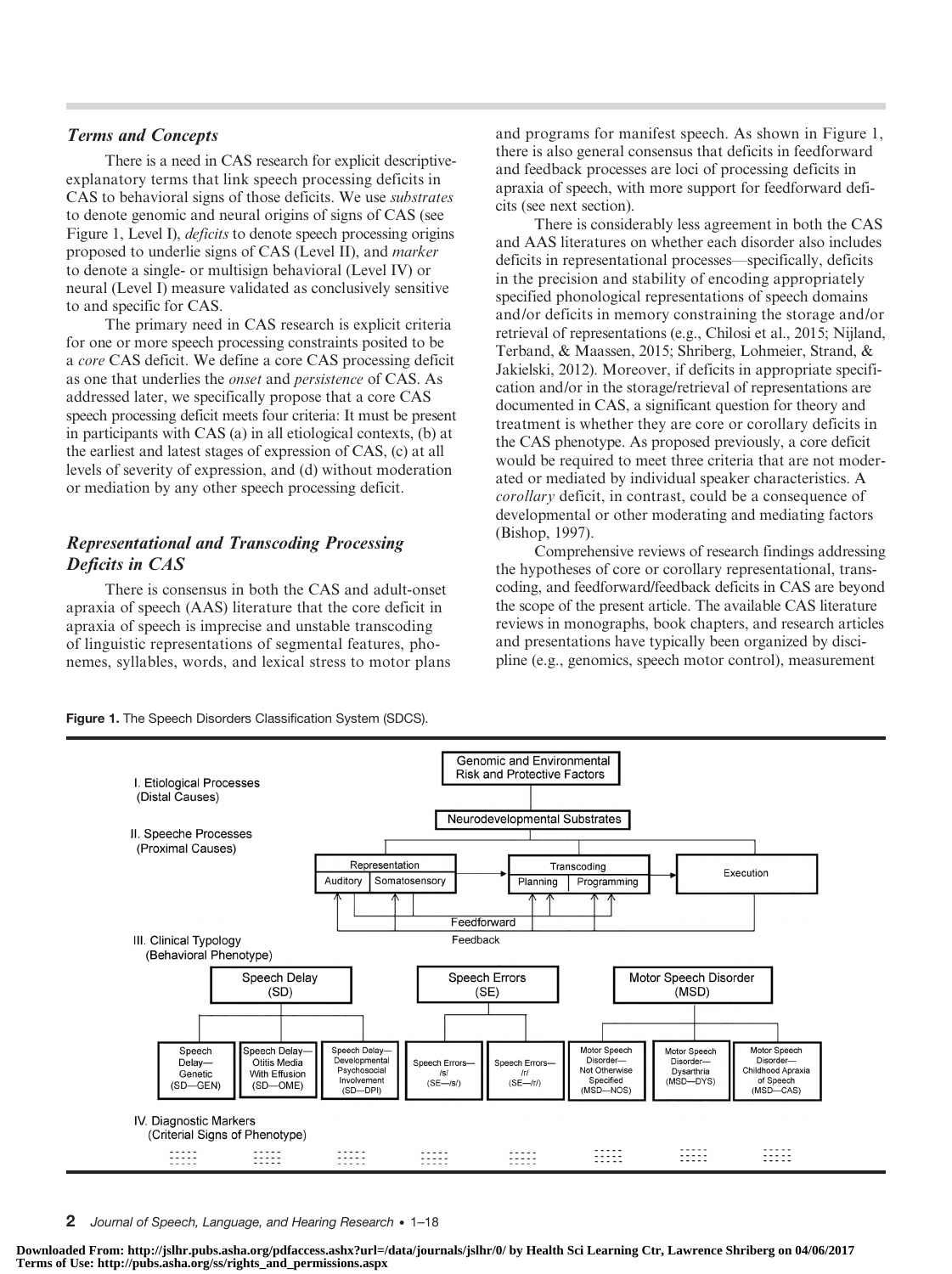modality (e.g., neuroimaging, electrophysiology, kinematic methods), or by putative clinical signs (e.g., inappropriate prosody, a sequencing deficit). PM I and PM II include citations to relevant literature reviews, most of which are organized in one of these ways.

Table 1 is a sample of 20 findings from 17 CAS studies organized by speech processing deficit, with 12 findings that address or report findings relevant to representational deficits and eight findings that address or report findings relevant to transcoding deficits. Studies using findings from feedback/feedforward processes are included with either representational or transcoding studies depending on which CAS speech process deficit they inform. As indicated in the column headings, the 20 entries in Table 1 were selected to sample the array of measurement approaches and speech processing deficits posited in CAS research. Space constraints prohibit including samples of studies from basic research literatures increasingly relevant to CAS, including gene expression research, research on the functional biology of nonhuman vocal learners, and paleobiological studies of the evolution of speech and language (e.g., Mozzi et al., 2016).

#### Representational Deficits in CAS

As indicated previously, the hypothesis of a core representational deficit in speakers with apraxia of speech posits that the origins of the speech, prosody, and voice signs of CAS are either in underspecified (weak, imprecise) representations of segmental and suprasegmental parameters or in memory capacity and processing deficits constraining storage capacity and timely access to representations. For the former, as shown in Level II of Figure 1, deficits in constructs such as awareness, attention, acuity, and discrimination are proposed as possible sources of underspecified representations of features, phonemes, syllables, words, or lexical stress assignment. Memory and associated cognitive deficits are not represented in the generic framework in Figure 1 because they are potential constraints on the products of all stages of speech processing, including the strength, precision, or stability of representational, transcoding, feedforward, execution, and feedback processes.

The first section of Table 1 includes a sample of older and relatively more recent findings addressing or consistent with the hypothesis of core CAS deficits in representational processes. Using different neuroimaging modalities, findings from the first three sample studies in Table 1 support the hypothesis of deficits in representational processing associated with the functional neurobiology of speech. The sample entry in Table 1 for research using neurocomputational modeling supports processing deficits in auditory and somatosensory feedforward controls as sources of both underspecified representations and motor programming deficits in CAS. The remaining eight studies using behavioral methods support the hypothesis of representational deficits in CAS, including auditory-perceptual and memory constraints that affect the precision (i.e., accuracy, strength, and weakness) of underlying representations in different linguistic domains and storage of and access to representations. Again, space constraints prohibit discussion of the implications for theory

of each of the Table 1 sample studies of deficits in representational processes in CAS. As illustrated by these studies, the CAS literature includes an array of findings interpreted as support for core deficits in representational processes. There are also parental surveys (e.g., Teverovsky, Bickel, & Feldman, 2009) and anecdotal accounts in books, book chapters, and on websites describing CAS deficits in a number of cognitive–linguistic, affective, and general health domains.

#### Transcoding Deficits in CAS

The second section of Table 1 includes a sample of studies addressing or consistent with the hypothesis of core CAS deficits in transcoding processes. As with the Table 1 entries for representational studies, most CAS studies addressing or consistent with the hypotheses of core transcoding deficits include a relatively small number of participants selected using diverse inclusionary and exclusionary criteria, and few studies have been systematically crossvalidated. It is of note that although control groups have included participants with both typically developing speech and speech delay (SD), few published studies have included participants with both CAS and AAS. Notwithstanding these and other design limitations, support for both representational and transcoding deficits in CAS in the current century is increasingly based on sensitive, reliable, and efficient instrumental measures.

#### Statement of the Problem

The availability of the several etiologically and demographically diverse databases assembled in the development of the PM and the PMI (see PM IV; Shriberg et al., 2017c) provided the opportunity to address the second of the three questions posed in this series:

Question 2: Do findings from the PM and other measures support the hypothesis of core representational and transcoding deficits in CAS, and is the PM theoretically coherent with those deficits?

We first attempt to clarify whether CAS is best understood as a motor speech disorder (MSD) only, or alternatively, if representational (encoding, memory, language) deficits are part of the core pathobiological phenotype, with implications for assessment, treatment, and prevention. As discussed presently, the descriptive behavioral methods of the present study did not provide a means to address the hypothesis of core feedforward and/or feedback deficits in CAS. Last, we address the coherence of the PM to the speech processing findings by examining statistically and theoretically informative similarities and differences in the pause and speech elements of the PM in participants with CAS compared to participants with AAS.

## Method

#### **Participants**

Table 2 includes descriptive information for four research groups totaling 310 participants: 37 participants,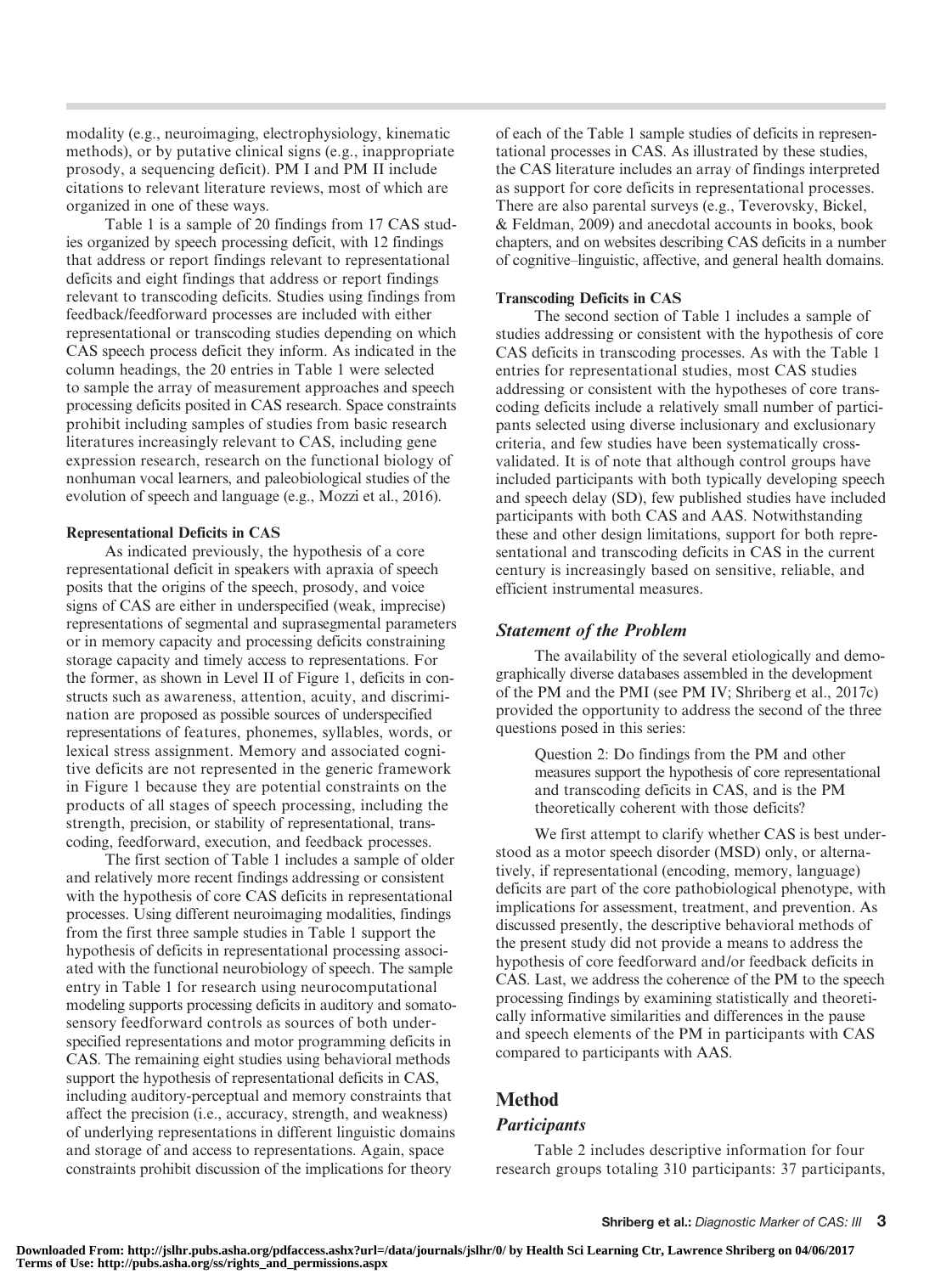Table 1. A sample of neuroimaging, neurocomputational modeling, and behavioral assessment findings in childhood apraxia of speech (CAS) consistent with the hypothesis of core precision and stability deficits in phonological representations (first 12 findings) and transcoding (last eight findings).

| Processing<br><b>Measurement</b><br>domain<br>domain |                                | <b>Processing deficit</b>                            | <b>Measurement</b>                                                                                                                              | <b>Finding</b>                                                                                                                                                                                                                                                                   | Reference                          |  |  |
|------------------------------------------------------|--------------------------------|------------------------------------------------------|-------------------------------------------------------------------------------------------------------------------------------------------------|----------------------------------------------------------------------------------------------------------------------------------------------------------------------------------------------------------------------------------------------------------------------------------|------------------------------------|--|--|
| Representational                                     | Neuroimaging<br>modalities     | Auditory perceptual<br>processes                     | Cortical thickness maps,<br>including regions of<br>interest that subserve<br>auditory perceptual<br>processes                                  | 11 children with idiopathic apraxia had<br>significantly thicker left posterior<br>supramarginal gyri than controls. After<br>speech treatment, 8 of 9 children with<br>CAS had significant thinning in the<br>posterior superior temporal gyrus<br>compared to 1 of 3 controls. | Kadis et al. (2013)                |  |  |
|                                                      |                                | Phonological<br>representations                      | Electroencephalograph;<br>mismatched negativity                                                                                                 | 5 children with CAS were inferred to have<br>overspecified underlying phonological<br>representations.                                                                                                                                                                           | Froud and Khamis-<br>Dakwar (2012) |  |  |
|                                                      |                                | Phonological retrieval<br>and syllabification        | Electroencephalograph;<br>event-related potentials                                                                                              | 8 children with CAS differed from<br>controls on neurophysiological findings<br>supporting a phonological deficit,<br>particularly in constructing complex<br>phonological word forms.                                                                                           | Preston et al. (2014)              |  |  |
|                                                      | Neurocomputational<br>modeling | Auditory and<br>somatosensory<br>feedforward control | Simulation of auditory<br>processing and motor<br>programming deficits                                                                          | Findings were interpreted as support for<br>the hypothesis that CAS includes both<br>underspecified representations and<br>motor programming deficits.                                                                                                                           | Terband et al. (2014)              |  |  |
|                                                      | Behavioral<br>assessment       | Auditory perceptual<br>processes                     | Resynthesized and<br>synthesized<br>monosyllabic word<br>tasks differing in<br>place of articulation<br>of the initial voiced<br>stop consonant | 17 children with CAS had lower<br>identification and discrimination<br>performance than controls.                                                                                                                                                                                | Groenen et al. (1996)              |  |  |
|                                                      |                                | Auditory perceptual<br>processes                     | Resynthesized vowel<br>continual tasks                                                                                                          | 11 children with CAS had poorer<br>identification and discrimination<br>performance than controls,<br>supporting subtle (subclinical)<br>auditory processing deficits.                                                                                                           | Maassen et al. (2003)              |  |  |
|                                                      |                                | Phonological<br>awareness                            | Phonological awareness<br>tasks                                                                                                                 | 12 children with CAS had lower<br>phonological awareness scores<br>than children with typical speech<br>development and children with<br>inconsistent speech disorder.                                                                                                           | McNeill et al. (2009)              |  |  |
|                                                      |                                | Phonological<br>representations                      | Spontaneous and forced<br>choice rhyming tasks                                                                                                  | 4 children with CAS had a severe<br>rhyming deficit compared to children<br>with typical speech development.                                                                                                                                                                     | Marion et al. (1993)               |  |  |
|                                                      |                                | Phonological encoding<br>and memory                  | Encoding and memory<br>subscales of a<br>nonsense syllable<br>repetition task                                                                   | 40 participants with CAS had significantly<br>lower encoding and memory scores<br>than children with typical speech<br>development and children with<br>speech delay.                                                                                                            | Shriberg et al. (2012)             |  |  |

(table continues)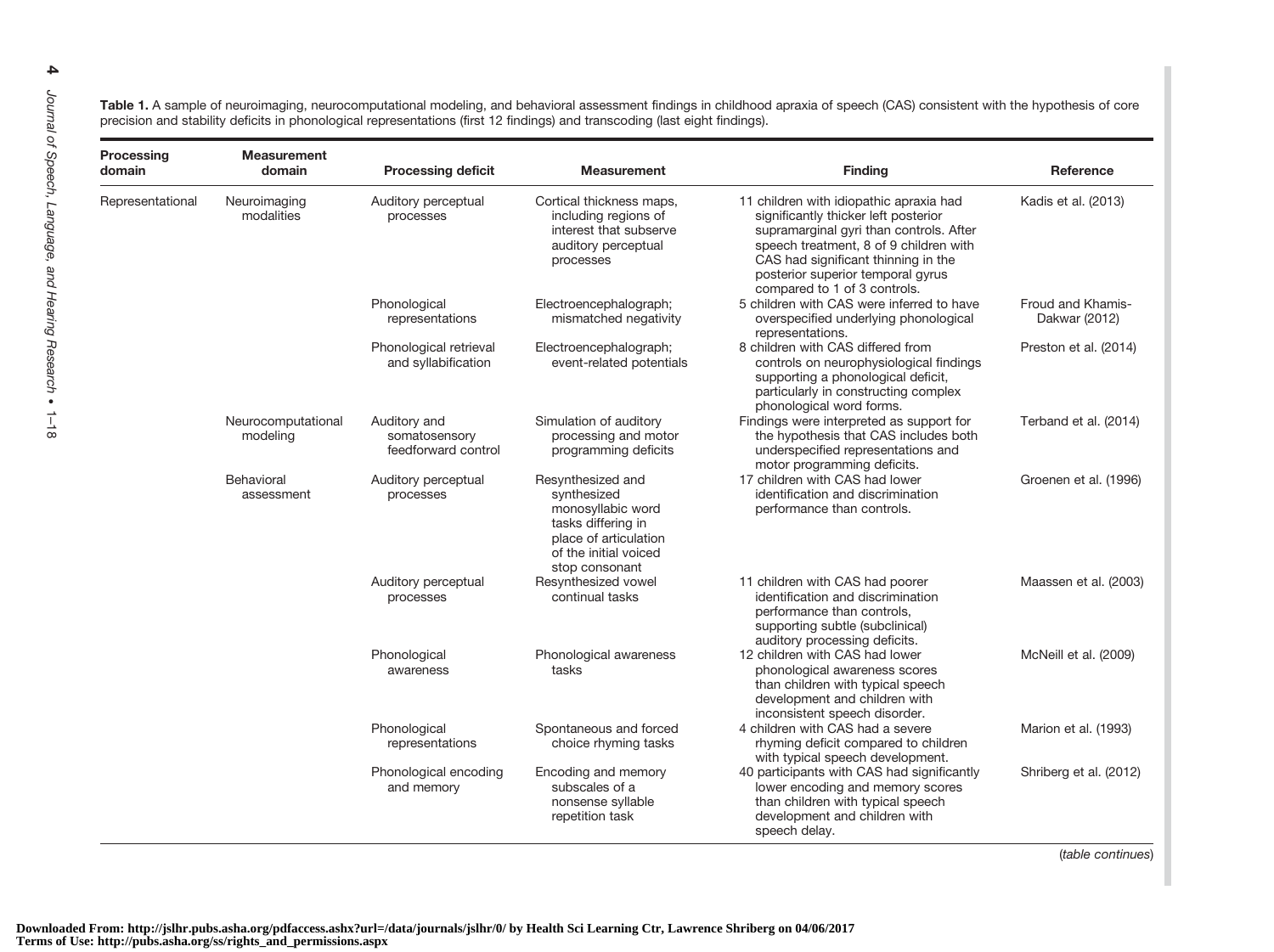Table 1. (Continued).

| Processing<br>domain | <b>Measurement</b><br>domain   | <b>Processing deficit</b>                                     | <b>Measurement</b>                                                                                                                                                                         | <b>Finding</b>                                                                                                                                                                                                                             | Reference                          |
|----------------------|--------------------------------|---------------------------------------------------------------|--------------------------------------------------------------------------------------------------------------------------------------------------------------------------------------------|--------------------------------------------------------------------------------------------------------------------------------------------------------------------------------------------------------------------------------------------|------------------------------------|
|                      |                                | Representations of<br>syllables                               | Tasks requiring participants<br>to identify the number<br>of syllables in words,<br>judge intrasyllabic sound<br>positions, and construct<br>syllable shapes within<br>monosyllabic frames | 3 children with CAS had lower scores<br>than typically speaking children on<br>three tasks that assessed ability to<br>perceive and access representations<br>of syllables.                                                                | Marquardt et al.<br>(2002)         |
|                      |                                | Sequencing speech<br>and nonverbal<br>sequential functions    | Tasks requiring participants<br>to complete simple and<br>complex sensorimotor<br>and sequential memory<br>functions on two occasions<br>within 15 months                                  | 17 children with CAS had lower scores<br>on the sequential memory and complex<br>sensorimotor tasks than typically<br>developing children, with significant<br>correlations between their cognitive<br>scores and their speech impairment. | Nijland et al. (2015)              |
|                      |                                | Feedforward/feedback                                          | Conversational speech<br>samples                                                                                                                                                           | 19 children with CAS did not have evident<br>articulatory struggle (groping) and did<br>not attempt to correct their speech<br>errors, interpreted as support for deficits<br>in underlying linguistic representations.                    | Shriberg et al. (1997)             |
| Transcoding          | Neuroimaging<br>modalities     | Planning/programming                                          | Electroencephalograph;<br>event-related potentials                                                                                                                                         | 8 children with CAS had different<br>electrophysiological activity than<br>controls over the right hemisphere in<br>the later stages of speech preparation.                                                                                | Preston et al. (2014)              |
|                      | Neurocomputational<br>modeling | Auditory and<br>somatosensory<br>feedforward control          | Simulation of auditory<br>processing and motor<br>programming deficits                                                                                                                     | Findings interpreted as support for<br>hypothesis that CAS includes both<br>underspecified representations<br>and motor programming deficits.                                                                                              | Terband et al. (2014)              |
|                      | Behavioral<br>assessment       | Planning/programming;<br>coordination of<br>syllabic gestures | Acoustic analyses                                                                                                                                                                          | 19 children with CAS had more variable<br>and deviant coarticulation patterns<br>between and within syllables than<br>controls, interpreted as support for<br>delays in coordination of syllabic<br>gestures.                              | Maassen et al. (1997)              |
|                      |                                | Planning/programming;<br>coarticulatory<br>cohesion           | Acoustic analyses;<br>F <sub>2</sub> ratios                                                                                                                                                | 9 children with CAS had more variable<br>intra- and intersyllabic anticipatory<br>coarticulation than typically speaking<br>children and adult women.                                                                                      | Nijland et al. (2002)<br>$(4 - 1)$ |

(table continues)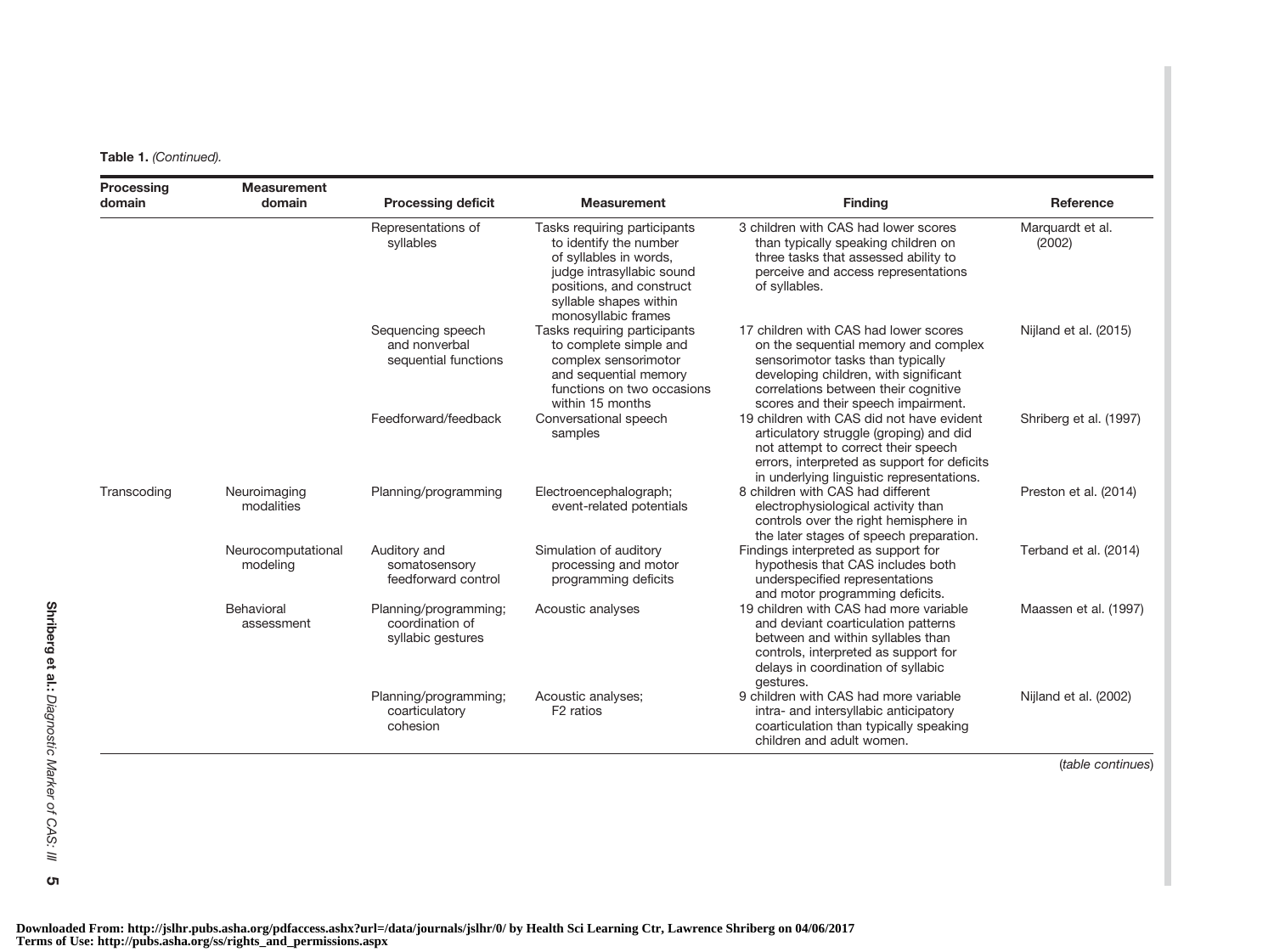#### Table 1. (Continued).

| Processing<br><b>Measurement</b><br>domain<br>domain |  | <b>Processing deficit</b>                                | <b>Measurement</b>                                                                                                                                | <b>Finding</b>                                                                                                                                                                                  | Reference                       |
|------------------------------------------------------|--|----------------------------------------------------------|---------------------------------------------------------------------------------------------------------------------------------------------------|-------------------------------------------------------------------------------------------------------------------------------------------------------------------------------------------------|---------------------------------|
|                                                      |  | Planning/programming                                     | Transcription and acoustic<br>analyses of vowels and<br>diphthongs produced<br>in monosyllabic and<br>multisyllabic real words<br>and pseudowords | 3 children with CAS had comparable error<br>percentages and imprecision in real<br>and pseudowords, consistent with a<br>motor speech deficit at the stage of<br>planning/programming.          | Blech et al. (2007)             |
|                                                      |  | Planning/programming;<br>movement variability            | Kinematics; motion capture<br>system                                                                                                              | 11 children with CAS had significantly<br>higher movement variability than children<br>with typical speech development and<br>children with SD.                                                 | Grigos et al. (2015)            |
|                                                      |  | Planning/programming<br>and/or feedforward/<br>processes | Encoding and memory<br>subscales of a nonsense<br>syllable repetition task                                                                        | 40 participants with CAS had a<br>significantly higher percentage of<br>addition/complication errors (e.g.,<br>on/off glides) than controls with SD.                                            | Shriberg et al. (2012)          |
|                                                      |  | Feedforward processes                                    | Auditory masking paradigm;<br>VOT and vowel space                                                                                                 | 9 children with CAS who produced<br>pseudowords in masked and<br>unmasked conditions had 1.5 times<br>higher rates of the masking effect<br>compared to controls with SD and<br>typical speech. | luzzini-Seigel et al.<br>(2015) |

Note. Studies focusing on feedforward/feedback processes are included in both sections, depending on the focus of the study. VOT <sup>=</sup> voice onset time; SD <sup>=</sup> speech delay.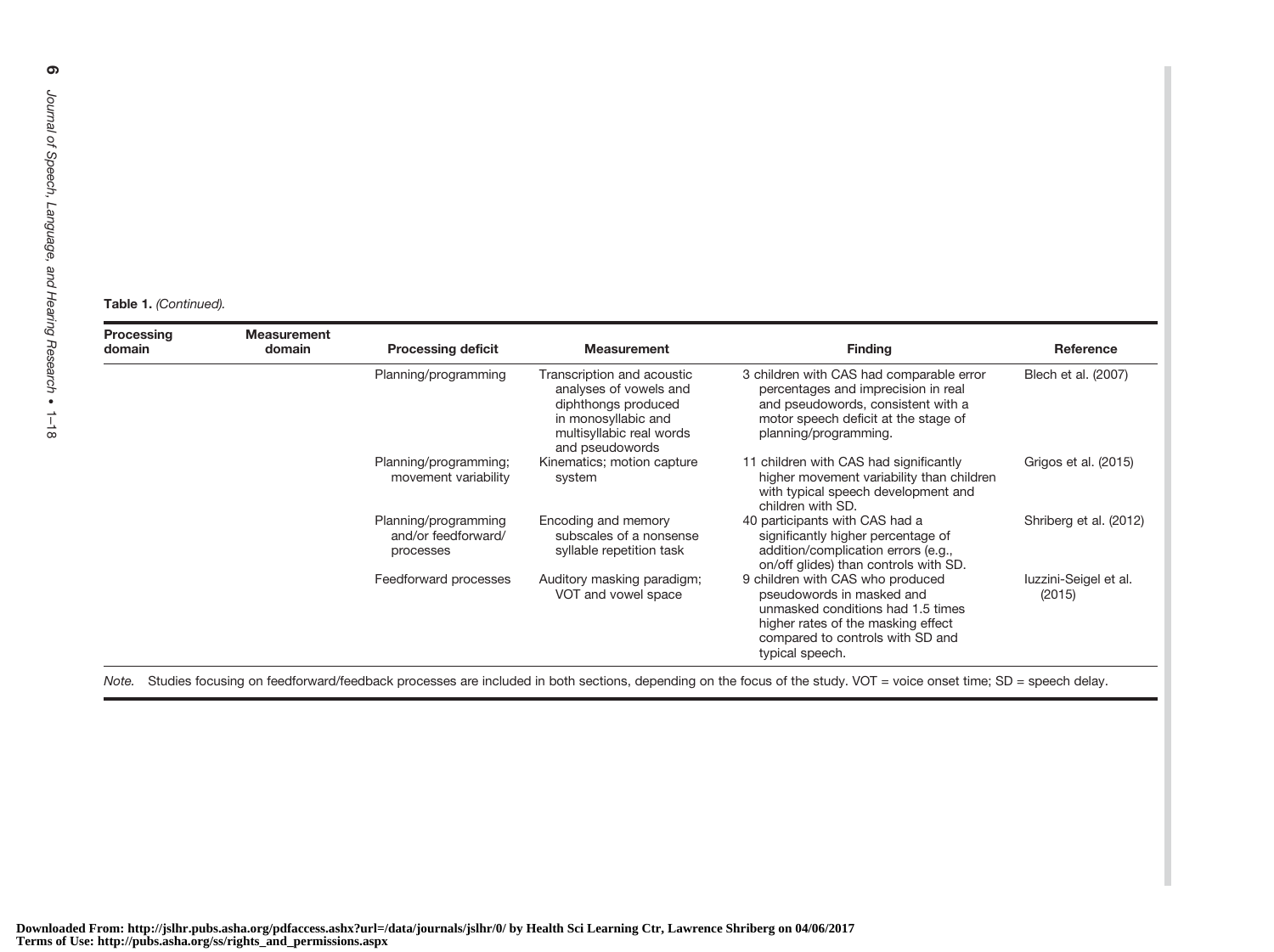Table 2. Descriptive information for four research groups totaling 310 participants, including cohorts with idiopathic and neurogenetic CAS, Apraxia of Speech and Primary Progressive Apraxia of Speech, and Speech Delay.

|     |                                                     |                                                                        |                                                                                   |                             | Age (years)                     |                                 |                                                     |                                      | <b>PCC</b>                           |                                    |                                                                               |  |
|-----|-----------------------------------------------------|------------------------------------------------------------------------|-----------------------------------------------------------------------------------|-----------------------------|---------------------------------|---------------------------------|-----------------------------------------------------|--------------------------------------|--------------------------------------|------------------------------------|-------------------------------------------------------------------------------|--|
| No. | <b>Title</b>                                        | <b>Cohort</b>                                                          | Abbreviation                                                                      | $\mathbf n$                 | М                               | <b>SD</b>                       | Range                                               | % Males                              | М                                    | <b>SD</b>                          | Range                                                                         |  |
| 1   | Childhood apraxia<br>of speech (CAS)                | <b>Idiopathic CAS</b>                                                  | CASI                                                                              | 22                          | 9.1                             | 5.1                             | $4 - 23$                                            | 63.6                                 | 69.8                                 | 12.1                               | $36.8 - 94.3$                                                                 |  |
|     |                                                     | Neurogenetic CAS                                                       | <b>CASN</b><br>Total                                                              | 15<br>37                    | 10.9<br>9.8                     | 3.9<br>4.7                      | $5 - 19$<br>$4 - 23$                                | 46.7<br>56.8                         | 76.4<br>72.5                         | 10.3<br>11.8                       | $53.6 - 92.2$<br>$36.8 - 94.3$                                                |  |
| 2   | Complex neurodevelopmental<br>disorder <sup>a</sup> |                                                                        | <b>CND</b>                                                                        | 46                          | 10.2                            | 4.7                             | $3 - 18$                                            | 71.7                                 | 77.5                                 | 12.5                               | 46.5-97.8                                                                     |  |
| 3   | Adult-onset apraxia<br>of speech (AAS)              | Apraxia of speech                                                      | AOS                                                                               | 10                          | 63.3                            | 12.9                            | $45 - 82$                                           | 70.0                                 | 89.3                                 | 7.7                                | 68.9-95.1                                                                     |  |
|     |                                                     | Primary progressive<br><b>AOS</b>                                      | <b>PPAOS</b>                                                                      | 12                          | 70.7                            | 10.1                            | $53 - 84$                                           | 50.0                                 | 91.9                                 | 6.8                                | 74.0-97.6                                                                     |  |
|     |                                                     |                                                                        | Total                                                                             | 22                          | 67.3                            | 11.8                            | $45 - 84$                                           | 59.1                                 | 90.7                                 | 7.1                                | 68.9-97.6                                                                     |  |
| 4   | Speech delay (SD)                                   | Random cohort<br>Research cohort<br>Research cohort<br>Research cohort | SD <sub>1</sub><br>SD <sub>2</sub><br>SD <sub>3</sub><br>SD <sub>4</sub><br>Total | 82<br>22<br>72<br>29<br>205 | 4.4<br>5.5<br>4.0<br>4.5<br>4.4 | 1.3<br>0.6<br>0.7<br>0.9<br>1.1 | $3 - 9$<br>$5 - 7$<br>$3 - 5$<br>$3 - 7$<br>$3 - 9$ | 74.4<br>77.3<br>73.6<br>48.3<br>70.7 | 73.4<br>82.0<br>70.0<br>68.8<br>72.5 | 12.6<br>6.9<br>9.6<br>11.4<br>11.5 | $17.5 - 99.1$<br>66.4-91.3<br>$36.2 - 87.2$<br>$42.1 - 82.8$<br>$17.5 - 99.1$ |  |

Note. PCC = percentage of consonants correct.

a<br>Participants positive for CAS include: 22q11.2 deletion syndrome (9), Down syndrome (15), Fragile X syndrome (3), Galactosemia (6), suspected motor speech disorder (16), and traumatic brain injury (2).

4 to 23 years of age with idiopathic or neurogenetic CAS; 46 participants, 3 to 18 years of age with the complex neurodevelopmental disorders (CND) listed in the Table 2 footnote; 22 participants, 45 to 84 years of age with two types of AAS: AOS or primary progressive apraxia of speech (PPAOS); and 205 participants, 3 to 9 years of age assembled from four databases of children with SD. Participants within each of the four groups were subsets of those in Groups 1, 2, 3, and 5 in the second article in this series (PM II; Shriberg et al., 2017b) whose files included data on the measure used in the current study. Their sex distributions and their average speech status as quantified by the percentage of consonants correct were essentially the same as reported in PM II and consistent with the literatures in CAS, AAS, and SD. All participants were consented or assented using forms approved by their local and University of Wisconsin–Madison internal review boards. Data from participants with CND (Group 2) are only used for one of the later analyses to be described.

#### Measures

Data for the following analyses were obtained from conversational speech samples and from the syllable repetition task (SRT; Shriberg et al., 2009). Procedures to obtain, reduce, and analyze the speech, prosody, and voice data from the conversational speech samples were described or referenced in PM I, including reliability estimates for all perceptual and acoustic data reduction tasks. As described in PM I, all speech, prosody, and voice signs were obtained from the conversational speech samples standardized using chronological age and sex data from the reference databases

of typical speakers. SRT scores for participants in the CAS groups were standardized using participants' sex and nonverbal age. SRT scores for participants in the AAS and SD groups were standardized using participants' sex and chronological age with the assumption that participants in these groups were within the normal range of intelligence. Scores on another index described later in this article, the Precision-Stability Index (PSI; Shriberg et al., 2010a), were also standardized using participants' chronological age and sex. It is useful to review briefly the three principle sources for the findings to be described in Results.

#### The SRT

The primary SRT score is a percentage correct imitation score termed the SRT Performance scale. Each of 50 consonant targets in the SRT's 18 nonsense words is scored as correctly or incorrectly repeated, yielding a Performance score conventionally interpreted as a measure of phonological memory. A percentage score for the Memory subscale of the SRT uses a ratio of the percentage of correctly repeated three-syllable nonsense words to the correctly repeated two-syllable nonsense words to quantify the effect of increased memory load on respondents' correct repetitions of nonsense words. Percentage scores for two other measures derived from speakers' responses to the SRT stimuli—Encoding and Transcoding—are interpreted as indicating the outcomes of these processes, each with implications for acquiring, storing, and retrieving phonological representations of real words. Encoding is the percentage of within-class substitution errors on the SRT, which is interpreted as successful encoding of at least the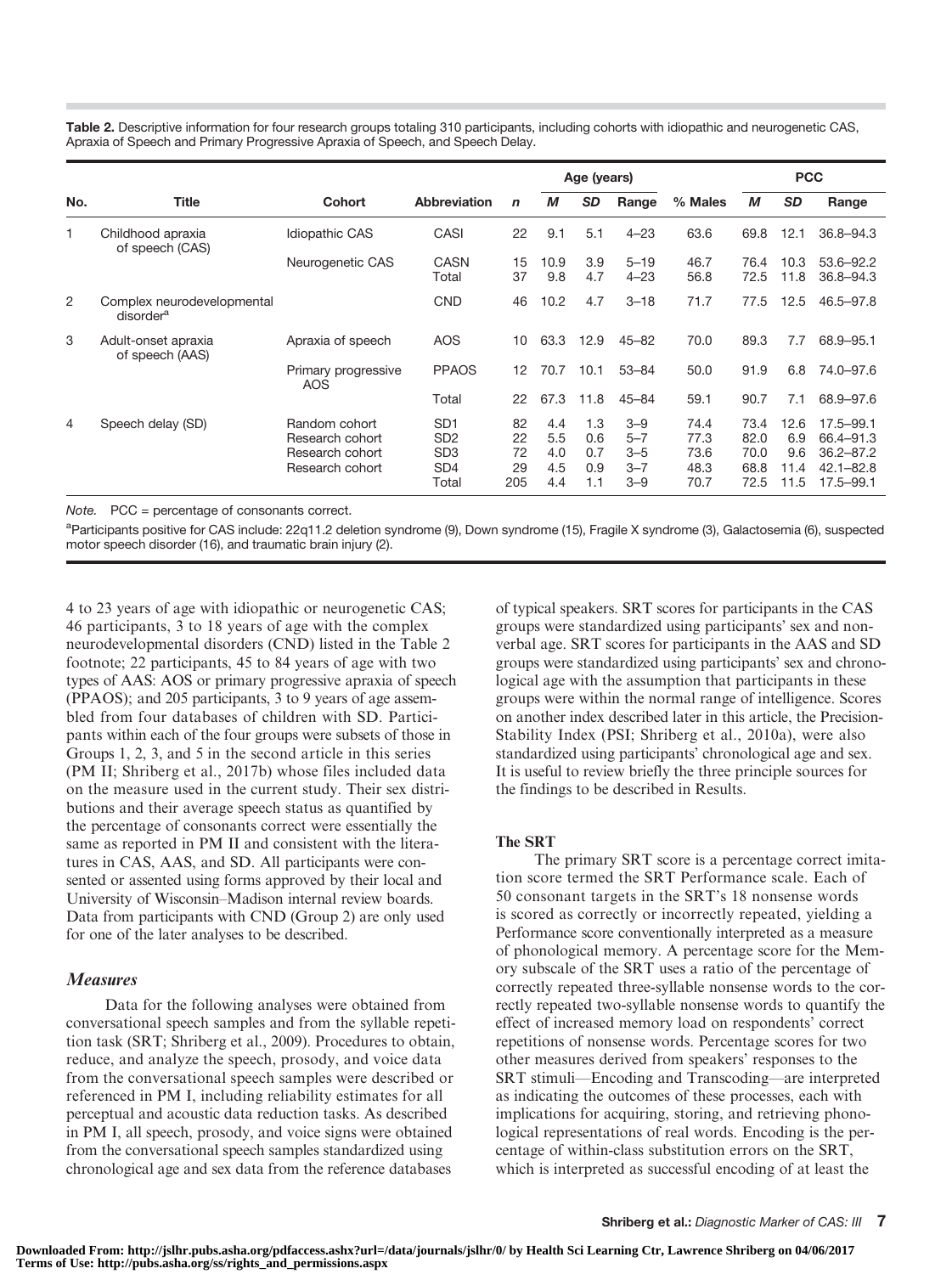feature of the target compared to out-of-feature class substitution errors. Transcoding is the percentage of repetitions of SRT items that include additions, typically of homorganic or heterorganic nasals (Shriberg et al., 2009). Because such additions in participants with CAS were observed on nonsense words as short as two syllables (e.g., "banda" for "bada"), they were interpreted as more likely due to a representational deficit in encoding and/or memory/ retrieval, than to a transcoding deficit in motor planning or motor programming. As with most measures in this article series, transcoding scores are directionally adjusted so that lower raw score percentages, and lower corresponding z-scores indicate lower transcoding performance.

#### The Prosody-Voice Screening Profile

The Prosody-Voice Screening Profile (PVSP; Shriberg, Kwiatkowski, & Rasmussen, 1990) yields percentage scores in three prosodic (Phrasing, Rate, Stress) and four voice (Loudness, Pitch, Laryngeal Quality, and Resonance) domains, based on the occurrence of inappropriate codes from optimally 24 utterances in a continuous speech sample determined to be eligible for coding. Inappropriate prosody and voice characteristics are perceptually coded using a set of 32 PVSP codes (Shriberg et al., 1990), with PVSP percentage scores expressing the percentage of utterances that were judged as appropriate for each of the seven prosody and voice domains. In the analysis to follow, the focus is on standardized findings for the two prosodic domains of Stress and Rate. As will be described, information from some of the perceptually based PVSP codes (e.g., Slow Speaking Rate) was also obtained from the acoustic procedures used in the PM, yielding two estimates of participant competence for some prosodic signs.

#### The PM

Last, it is useful to preface findings with a brief review of relevant PM terms and concepts as described in PM I, PM II, and the PM Technical Report (Tilkens et al., 2017). An inappropriate pause is defined as a between-words pause that occurs either at an inappropriate linguistic place in continuous speech and/or has one or more inappropriate articulatory, prosodic, or vocalic features within the pause or in a sound segment preceding or following the pause. The PM score is the total of four types of inappropriate pauses (termed Type I pauses) in a continuous speech sample divided by one less than the total number of words, with the quotient subtracted from 100 so that lower percentage scores indicate higher occurrences of inappropriate pauses. Abrupt inappropriate pauses are characterized acoustically by an immediate amplitude rise or fall time, respectively, on the onsets or offsets of phonemes following or preceding inappropriate pauses. The abrupt onset or offset is audible and typically visually perceptible on a spectrographic display. Change pauses have notable changes in loudness, pitch, or rate relative to phonemes, syllables, or words preceding or following the inappropriate pause. Grope pauses occur during the inappropriate pause and therefore can be identified only by acoustic information

consistent with articulatory movement. The fourth Type I inappropriate pause, alone, is not associated with any preceding, concurrent, or following segmental or suprasegmental event—it is solely a pause that is inappropriate for the grammatical context. As described in the PM Technical Report, abrupt inappropriate pauses comprised 49.7% to 72.8% of the four types of inappropriate between-words pauses (Type I) used to calculate the PM scores of participants in the three participant groups (CAS =  $65.6\%$ , CND =  $72.8\%$ , and  $\text{AAS} = 49.7\%$ ). Within the abrupt inappropriate pauses that occurred for the three participant groups, 99.4% to 100% occurred on postpausal phoneme onsets.

## Results and Discussion

## Representational Deficits in CAS

#### Encoding and Memory Processes

Table 3 includes findings for variables obtained from the SRT. The upper section of Table 3 includes descriptive statistics for the raw percentage scores, ratio scores (memory), and the z-scores for each of the four SRT variables for the participants with SD, CAS, and AAS described in Table 2. SRT scores were available only for those participants in each group who were assessed after this measure became available. As described previously, lower mean percentages on the Performance, Encoding, and Transcoding subscales, lower ratios on the Memory subscale, and lower z-scores on each of the four measures indicate lower competence. Notice the effect of the nonverbal age–sex z-scores standardization of the raw scores. Some relatively small between-groups differences in raw scores were associated with relatively large between-groups differences when transformed to z-scores that adjusted for possible between-groups cognitive differences.

The lower section of Table 3 includes inferential statistics (Hedges-corrected effect size [Hedges & Olkin, 1985]; effect size adjective; and confidence interval [CI]) for comparison of each of the three participant groups with one another. CIs not crossing zero are statistically significant. As shown in the footnote to Table 3, the effect size adjectives are Cohen's (1988) adjective classifications for mean between-groups differences termed Small (>0.2), Medium (>0.5) and Large (>0.8) standard deviation units, augmented with adjective classifications for effect sizes termed Very Large  $(>1.0)$  and Extremely Large  $(>2.0)$ . The following sections describe four findings of interest in Table 3, including interpretation of each finding relative to the first part of the hypothesis posed in the statement of the problem—that representational constraints are core deficits in CAS.

First, the data in the first two rows of the upper section of Table 3, which compare the four SRT scores of participants with SD to those of age–sex-matched typical speakers, indicated that none of the four mean z-scores of participants with SD was below 1 SD unit from the scores of typical speakers (Performance =  $-0.64$ ; Encoding =  $-0.18$ ; Memory =  $-0.42$ , Transcoding =  $-0.75$ ). As described in the reference citation for the SRT, the consensus in the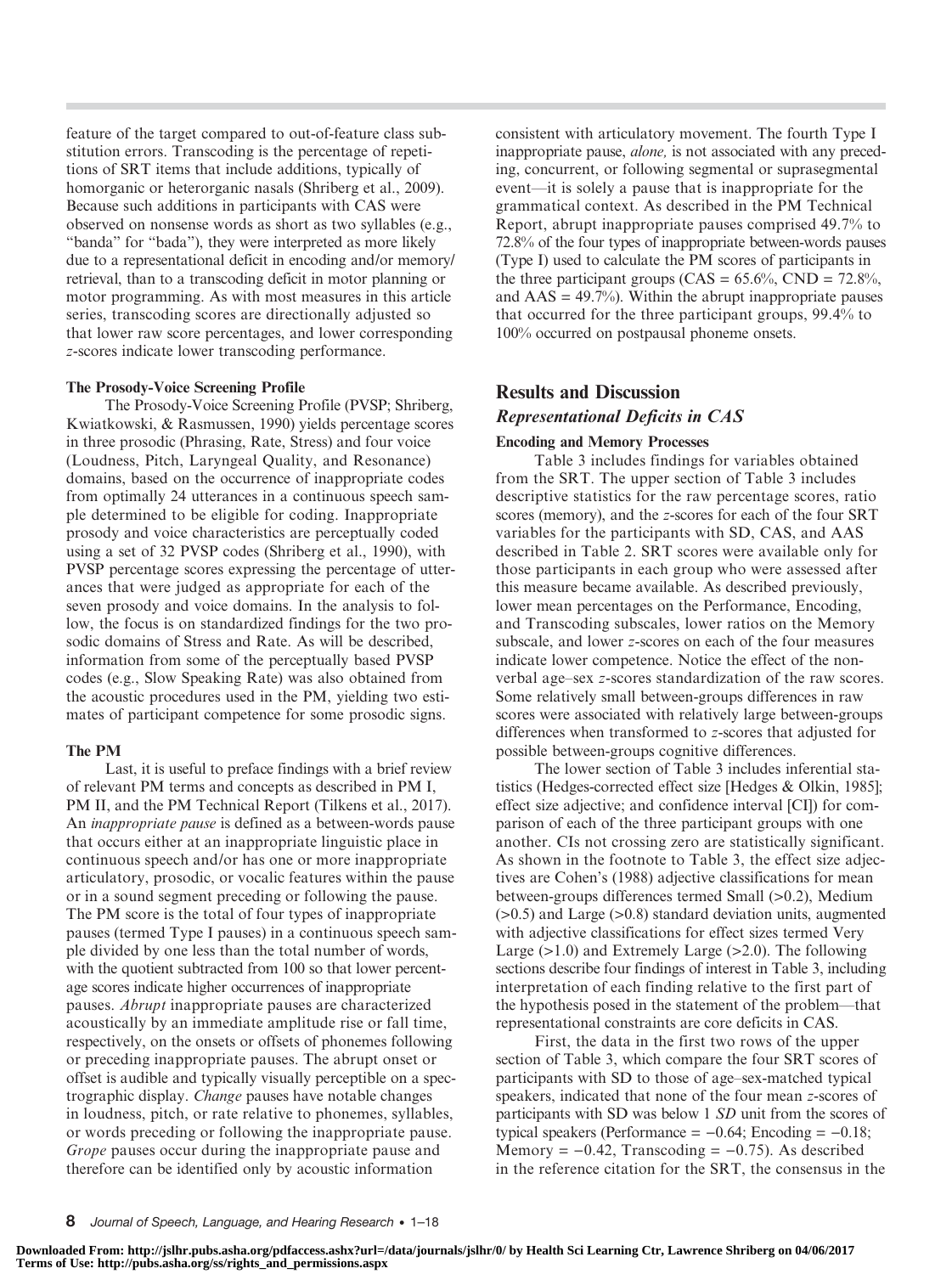Table 3. Syllable repetition task (SRT) findings for participants in the childhood apraxia of speech (CAS), adult-onset apraxia of speech (AAS), and speech delay (SD) groups.

|                                       | <b>Descriptive statistics</b> |                |           |              |                 |           |              |                |           |             |                    |           |  |  |
|---------------------------------------|-------------------------------|----------------|-----------|--------------|-----------------|-----------|--------------|----------------|-----------|-------------|--------------------|-----------|--|--|
|                                       | Performance                   |                |           |              | <b>Encoding</b> |           |              | <b>Memory</b>  |           |             | <b>Transcoding</b> |           |  |  |
| Group                                 | $\mathbf n$                   | M              | <b>SD</b> | $\mathsf{n}$ | M               | <b>SD</b> | $\mathsf{n}$ | М              | <b>SD</b> | $\mathbf n$ | М                  | <b>SD</b> |  |  |
| <b>SD</b>                             | 119                           |                |           | 121          |                 |           | 119          |                |           | 119         |                    |           |  |  |
| Percentage                            |                               | 67.8           | 16.4      |              | 50.8            | 19.8      |              | 0.77           | 0.20      |             | 82.4               | 15.8      |  |  |
| z-score                               |                               | $-0.64$        | 1.04      |              | $-0.18$         | 1.01      |              | $-0.42$        | 1.22      |             | $-0.75$            | 1.56      |  |  |
| $CAS (PM+)$                           | 36                            |                |           | 35           |                 |           | 36           |                |           | 36          |                    |           |  |  |
| Percentage                            |                               | 67.0           | 15.5      |              | 46.1            | 16.5      |              | 0.74           | 0.16      |             | 70.8               | 18.3      |  |  |
| z-score                               |                               | $-1.80$        | 1.73      |              | $-0.71$         | 0.69      |              | $-1.13$        | 1.38      |             | $-2.45$            | 2.02      |  |  |
| $AAS$ ( $PM+$ )                       | 16                            |                |           | 14           |                 |           | 16           |                |           | 16          |                    |           |  |  |
| Percentage                            |                               | 77.4           | 15.6      |              | 44.5            | 21.8      |              | 0.85           | 0.15      |             | 75.7               | 21.9      |  |  |
| z-score                               |                               | $-2.37$        | 2.27      |              | $-0.73$         | 0.97      |              | $-1.64$        | 2.49      |             | $-3.46$            | 2.20      |  |  |
| Inferential statistics using z-scores |                               |                |           |              |                 |           |              |                |           |             |                    |           |  |  |
| Comparison                            |                               | Performance    |           |              | Encoding        |           |              | Memory         |           |             | Transcoding        |           |  |  |
|                                       | effect size <sup>a</sup>      |                | CI        | effect size  |                 | CI        | effect size  | CI             |           | effect size |                    | CI        |  |  |
| CAS and SD                            | $-0.94 L$                     | $-1.32, -0.55$ |           | $-0.56$ M    | $-0.94, -0.17$  |           | $-0.56$ M    | $-0.94, -0.18$ |           | $-1.01$ V   | $-1.40, -0.62$     |           |  |  |
| AAS and SD                            | $-1.39V$                      | $-1.93, -0.84$ |           | $-0.54$ M    | $-1.07, -0.02$  |           | $-0.85 L$    | $-1.39, -0.32$ |           | $-1.64$ V   | $-2.20, -1.08$     |           |  |  |
| CAS and AAS                           | 0.29                          | $-0.30, 0.89$  |           | $-0.03$      | $-0.59, 0.65$   |           | 0.28         | $-0.31, 0.87$  |           | 0.48        | $-0.25, 0.93$      |           |  |  |

Note.  $PM+$  = positive for pause marker;  $CI =$  confidence interval.

aEffect size: Small (S) >0.2; Medium (M) >0.5; Large (L) >0.8; Very Large (V) >1.0; Extremely Large (E) > 2.0. Significant effect sizes are underlined.

speech sound disorder (SSD) literature is that nonword imitation tasks are sensitive to the language component of speech-language delay, but are only low to moderately associated with SD (Shriberg et al., 2009). Consistent with the wide age range of participants in this group shown in Table 2 (3–9 years), only some had language impairment at the time they were administered the SRT, with individual differences likely in the type and severity of language impairment in participants who had comorbid speechlanguage impairment. In a population sample of monolingual English-speaking 6-year-old children, approximately 11%–15% of children with persisting SD had specific language impairment (Shriberg, Tomblin, & McSweeny, 1999). Thus, the present nonsignificant but lower averaged z-scores across the four SRT parameters in this fairly large sample of speakers with SD  $(n = 119)$  are interpreted as support for the construct validity of the SRT variables, particularly Transcoding (mean z-score  $= -0.75$ ) as sensitive to some type of speech processing deficit. As described previously, both Encoding and Transcoding scores are posited to quantify deficits in auditory encoding and possibly somatosensory processes affecting the accuracy of underlying feature/phoneme/syllable/word and lexical stress representations. Performance and Memory scores are posited to quantify storage and retrieval processes in underlying representations (Shriberg et al., 2012).

A second set of findings in Table 3 is the CAS participant data on the Performance, Memory, and Transcoding subscales of the SRT compared to findings for the participants with SD. As shown in the lower section of Table 3, participants in the CAS group had significantly lower z-scores than participants in the SD group on these three subscales of the SRT. The significant effect sizes ranged from −0.56 (Medium) to −1.01 (Very Large). These findings are interpreted as support for the hypothesized representational deficits in CAS. To be specific, in comparison to children with SD, the children, youth, and adults in the CAS group performed more poorly in the acquisition, storage, and/or retrieval of linguistic representations, as posited to be identified by the standardized Performance, Memory, and Transcoding scores on the SRT.

Third, only one of the two participant groups with apraxia of speech—the CAS group—had significantly lower standardized mean Encoding scores relative to participants with SD (effect size =  $-0.56$ ; Medium; CI =  $-0.94, -0.17$ ). That is, as with participants with CAS as described above, participants with AAS had significantly lower z-scores on the Performance, Memory, and Transcoding subscales of the SRT; however, participants in the AAS group did not have significantly lower Encoding z-scores than participants with SD. This finding is consistent with the previous discussion of the consequences of congenital or early CAS for encoding deficits in representational processes compared to consequences for older participants with AAS.

The fourth set of findings of interest is the data in the last row of the bottom section of Table 3. There were no significant differences in the average standardized scores of participants with CAS compared to participants with AAS on each of the four metrics proposed to index representational processes. Thus, relative to their age-matched reference data, neither the group of participants with CAS nor the group with AAS averaged significantly more severe expression of the disorder than the other at the time of assessment. As shown in the last row of the lower section of Table 3, the nonsignificant effect sizes for the four betweengroups comparisons of CAS z-scores to AAS z-scores ranged from −0.03 to 0.48.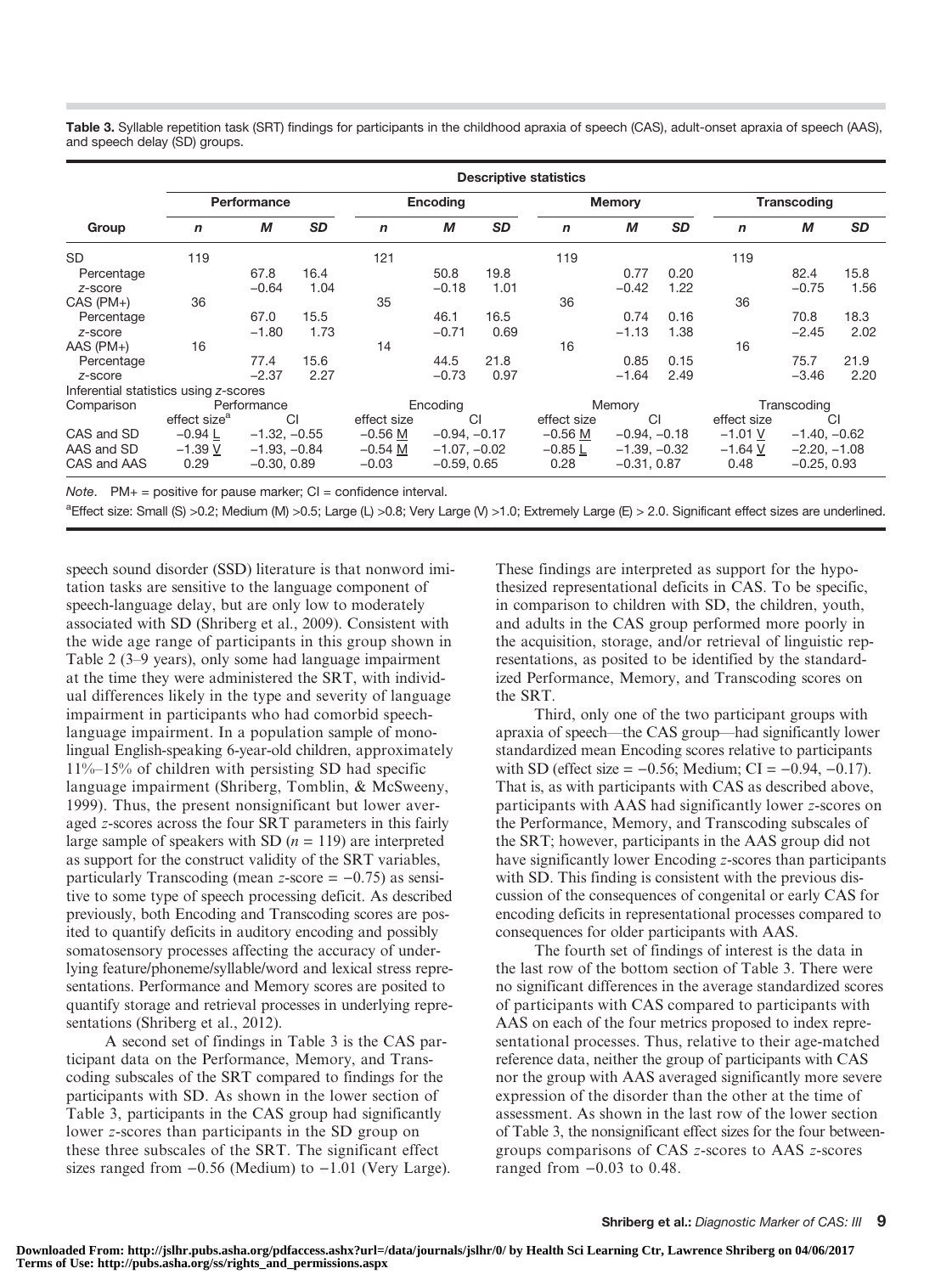Taken together, the four sets of findings just discussed are consistent with the hypothesis that speakers with CAS experience deficits in both auditory-perceptual and memory elements of representational processes. Moreover, as reported in PM II and Table 2 of the present article, these findings meet the four criteria proposed previously for core CAS deficits: Data were obtained from participants with CAS in many etiological contexts, at early and late stages of expression of CAS, at many levels of severity of expression, and likely are not moderated or mediated by individual differences in intelligence, language, or other speech processing variables. As described previously, the finding that participants with AAS also had significantly lower z-scores than participants with SD on the Performance, Memory, and Transcoding subscales of the SRT, but not on the Encoding subscale, is consistent with the hypothesis that representational deficits are present in both CAS and AAS, but are limited to deficits in the storage and retrieval of representations in AAS. Substantive and statistical constraints could also account for the nonsignificant Encoding finding, however, including the possibilities that the SRT stimuli are less sensitive to differences in encoding processes in adults compared to other nonsense tasks, as well as possible power constraints associated with smaller cell sizes in the AAS compared to CAS groups.

#### Feedforward and Feedback Processes

As indicated in the statement of purpose, the behavioral measures and descriptive design of the present study do not provide information sufficient for testing hypotheses about possible feedforward (e.g., Niziolek, Nagarajan, & Houde, 2013) or feedback (e.g., Tschida & Mooney, 2012) deficits in CAS. Behavioral information presumed to indicate feedforward and feedback processes (e.g., Liss, 1998), however, can inform the present hypothesis of representational deficits in CAS.

Table 4 includes findings for two types of Type I inappropriate pauses signs presumed to require intact feedforward and feedback processes that provide information on representational processes. As described previously, grope occurs during an inappropriate pause and repetitions and revisions quantify repetitions/revisions of sounds, syllables, or words before or after an inappropriate pause. The third sign in Table 4, which also quantifies repetitions/revisions, is obtained from the PVSP described previously. The repetitions and revisions coded in the PVSP are defined similarly to those occurring in the PM, but are obtained from any of the 24 PVSP coded utterances by the transcriber, rather than the acoustics analyst who accomplishes the acoustic-aided PM scoring procedures. Thus, the two percentages posited to index the occurrence of representational deficits were obtained by different persons using different numerators and denominators. As represented in Figure 1, each of the speech signs assumes that the speaker is attempting to correct the product of an error signal, possibly from feedforward information in the case of groping and from feedback information for the two repetition/revision variables. The occurrence of each event is posited to require

sufficiently intact representations against which to compare the products of all postrepresentational processes, including planning, programming, and execution. Two findings in Table 4 are of interest for the question posed.

First, as with the data for the SD group in Table 3, findings for SD participants in Table 4 indicate that they had very low occurrences of each of the three signs, with nonsignificant mean z-scores relative to typical speakers of 0.13, −0.15, and 0.18. Findings are interpreted to support the perspective that children with even moderate to severe SD do not differ from typically speaking children of the same chronological age and sex on the frequency of occurrence of these self-repair attempts. To be specific, the interpretation is that by definition, the phonological errors of children with SD are due to imprecise underlying representations, and so there are few attempts to self-correct. An alternative explanation for the lack of groping and selfcorrections in participants with SD is that they have deficits in both feedforward (i.e., grope) and feedback (i.e., repetition/ revision) processes. Although feedback deficits have a long history of research in children with speech errors (see Figure 1), feedforward deficits have not been well studied in SD. As noted next, emerging studies using different measurement modalities and research designs posit feedforward deficits in CAS (e.g., Iuzzini-Seigel, Hogan, Guarino, & Green, 2015; Terband, Maassen, Guenther, & Brumberg 2014). For the descriptive–behavioral methods of the present study, it seems parsimonious to attribute the lack of groping and self-repairs in participants with SD to deficits in the specification of underlying phonological representations required to motivate such behaviors.

The second finding in Table 4 is that, compared to their age–sex matched typically speaking peers, participants with CAS and participants with AAS had significantly more frequent occurrences of each of the three signs than participants with SD compared to their age–sex matched typically speaking peers. Effect sizes for the six between-groups comparisons shown in the lower section of Table 4 range from −0.54 (Medium) to −3.18 (Extremely Large). Findings for frequent repetitions/revisions in AOS are also interpreted as support for intact feedback processes that monitor the output from all pre-execution stages. The interpretation of findings indicating increased groping in both CAS and particularly in AAS is less clear. If participants with CAS have representational deficits in the specification of phonological representations, as claimed previously, they would not be motivated to grope for the correct articulatory postures to self-correct. As discussed in the next section, however, groping and self-corrections could be in response to transcoding deficits in addition to representational deficits, the hypotheses presently under inspection.

The third finding, as shown in the lowest row of the bottom section of Table 4, is that on two of the three signs indicating attempts to self-correct, the AAS group's standardized scores were significantly lower than those of the participants with CAS. Findings are interpreted as support for differences in the type of representational deficits in CAS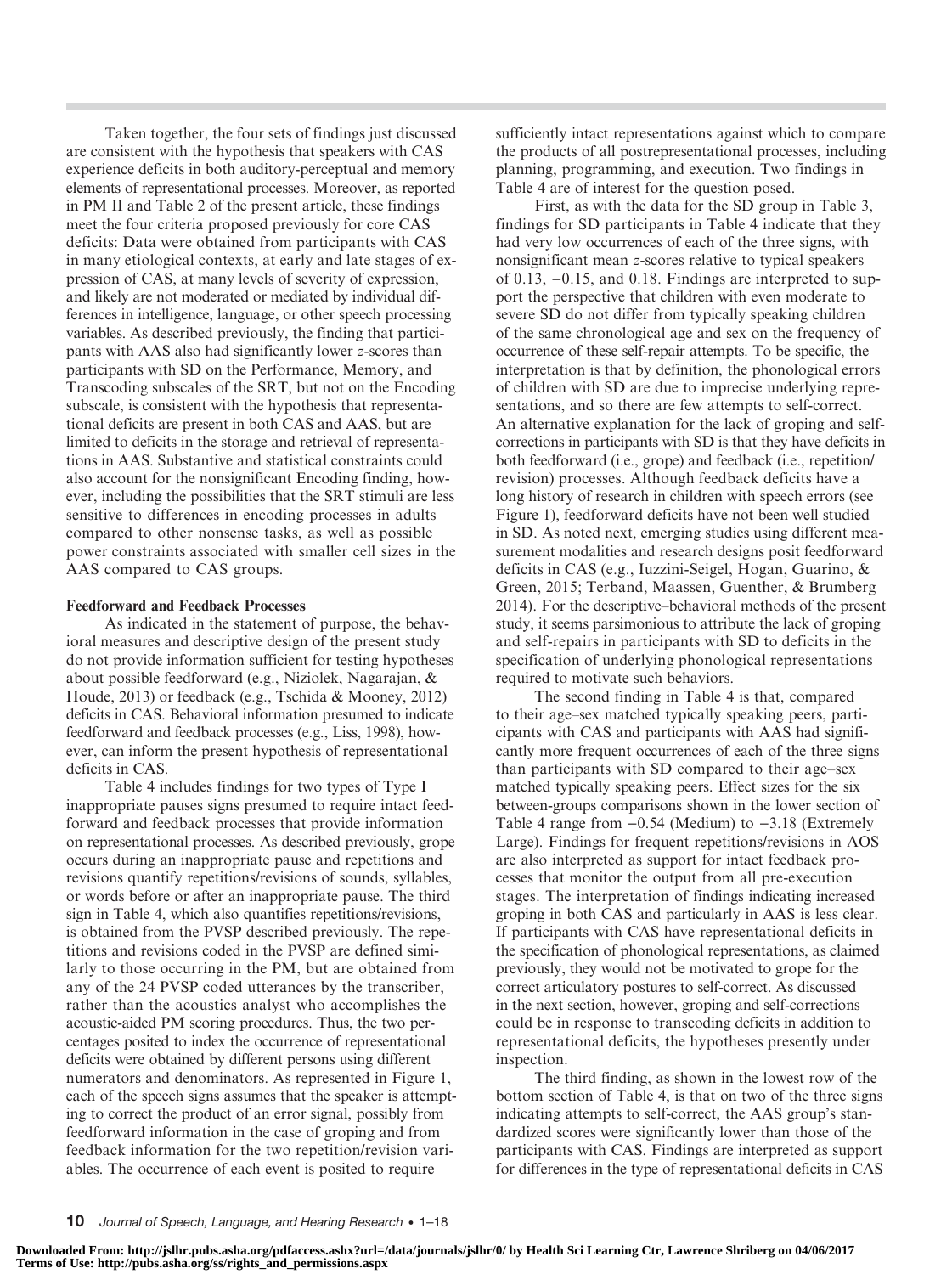Table 4. Pause marker (PM) and Prosody-Voice Screening Profile (PVSP) findings for participants in the childhood apraxia of speech (CAS), adult-onset apraxia of speech (AAS), and speech delay (SD) groups.

|                                       |                          | <b>Descriptive statistics</b> |           |                   |                              |      |              |                              |      |  |  |  |  |  |
|---------------------------------------|--------------------------|-------------------------------|-----------|-------------------|------------------------------|------|--------------|------------------------------|------|--|--|--|--|--|
|                                       |                          |                               |           | <b>PVSP signs</b> |                              |      |              |                              |      |  |  |  |  |  |
|                                       |                          | Groping                       |           |                   | <b>Repetitions/revisions</b> |      |              | <b>Repetitions/revisions</b> |      |  |  |  |  |  |
| Group                                 | $\mathbf n$              | M                             | <b>SD</b> | $\mathbf n$       | М                            | SD   | $\mathsf{n}$ | M                            | SD   |  |  |  |  |  |
| <b>SD</b>                             | 204                      |                               |           | 204               |                              |      | 204          |                              |      |  |  |  |  |  |
| Percentage                            |                          | 0.2                           | 0.7       |                   | 0.1                          | 0.3  |              | 88.2                         | 10.4 |  |  |  |  |  |
| z-score                               |                          | 0.13                          | 0.89      |                   | $-0.15$                      | 1.42 |              | 0.18                         | 0.90 |  |  |  |  |  |
| CAS (PM+)                             | 34                       |                               |           | 34                |                              |      | 34           |                              |      |  |  |  |  |  |
| Percentage                            |                          | 2.3                           | 2.1       |                   | 0.6                          | 1.0  |              | 84.0                         | 12.1 |  |  |  |  |  |
| z-score                               |                          | $-1.33$                       | 2.25      |                   | $-3.24$                      | 2.29 |              | $-0.34$                      | 1.3  |  |  |  |  |  |
| $AAS$ ( $PM+$ )                       | 22                       |                               |           | 22                |                              |      | 22           |                              |      |  |  |  |  |  |
| Percentage                            |                          | 2.3                           | 2.5       |                   | 2.2                          | 2.1  |              | 66.2                         | 21.7 |  |  |  |  |  |
| z-score                               |                          | $-3.43$                       | 2.37      |                   | $-3.84$                      | 2.19 |              | $-1.53$                      | 1.73 |  |  |  |  |  |
| Inferential statistics using z-scores |                          |                               |           |                   |                              |      |              |                              |      |  |  |  |  |  |
| Comparison                            |                          | Groping                       |           |                   | Repetitions/revisions        |      |              | Repetitions/revisions        |      |  |  |  |  |  |
|                                       | effect size <sup>a</sup> | CI                            |           | effect size       | CI                           |      | effect size  | CI                           |      |  |  |  |  |  |
| CAS and SD                            | $-1.23$ V                | $-1.61, -0.85$                |           | $-1.96V$          | $-2.36, -1.56$               |      | $-0.54$ M    | $-0.90, -0.17$               |      |  |  |  |  |  |
| AAS and SD                            | $-3.18 E$                | $-3.71, -2.65$                |           | $-2.44 E$         | $-2.93, -1.94$               |      | $-1.69$ V    | $-2.16, -1.23$               |      |  |  |  |  |  |
| CAS and AAS                           | 0.90L                    | 0.34, 1.46                    |           | 0.26              | $-0.28, 0.80$                |      | 0.79 M       | 0.24, 1.35                   |      |  |  |  |  |  |

Note. See text for the PVSP category of repetitions/revisions under Phrasing. CI = confidence interval; PM+ = positive for pause marker. aEffect size: Small (S) >0.2; Medium (M) >0.5; Large (L) >0.8; Very Large (V) >1.0; Extremely Large (E) > 2.0. Significant effect sizes are underlined.

compared to AAS. To be specific, whereas participants with CAS have deficits in both the auditory–perceptual encoding and memory constraints associated with representational deficits, the representational deficits of participants with AAS may be primarily in timely access to and retrieval of stored representations. That is, the increased rates of occurrence for two of the three signs in Table 4 for participants with AAS compared to rates in CAS support intact representations and intact feedforward (groping) and feedback (repetitions/revisions) processes in AAS, with the searching and self-correcting behaviors motivated by intact monitoring of transcoding deficits.

## Transcoding Processes in CAS

As described in PM I, we have proposed transcoding as a cover term for speech planning and programming processes, primarily to accommodate the lack of consensus on the processing domains of each term within and among basic and applied disciplines in speech motor control. In the CAS literature, the terms planning and programming are often used interchangeably or more frequently, left undifferentiated using the theoretically noncommittal slash convention. We follow van der Merwe's (1997, 2009) influential proposal in which planning is posited to denote motor goals and the articulatory structures required to achieve them, whereas programming denotes muscle-specific goals including muscle tone, movement velocity, force, and range. Because the present descriptive linguistic methods are not instrumented to discriminate such differences at neuromuscular levels of observation, findings cannot be marshalled in support of just one or both speech processing deficits in

CAS. Therefore, transcoding replaces planning/programming in most places in the following discussion, retaining the same lack of specificity about alternative stages and goals.

#### Segmental Findings

Table 5 includes findings for four measures of the precision and stability of participants' articulation during continuous speech that are presumed to quantify transcoding deficits. The first variable in Table 5, termed the PSI, includes 32 signs of precision and stability assessed using a system of narrow phonetic diacritics (Shriberg & Kent, 2013) and procedures for acoustic analyses (Shriberg et al., 2010a, 2010b). As described briefly in PM I and in more detail elsewhere (Mabie & Shriberg, 2017), the PSI was developed as a measure to identify and quantify the MSD in Figure 1 termed MSD–Not Otherwise Specified. The other three variables in Table 5 are subscales from a measure termed the Diacritic Modification Index (DMI; Shriberg, Allen, McSweeny, & Wilson, 2001). The DMI aggregates and calculates the percentage of each diacritic that occurs in a speech sample—in the present case, in a continuous speech sample. DMI subscales are available for each of six phonetic-level modifications of sounds, including changes in place, manner, voicing, duration, force, and additions (i.e., onglides and offglides; see Appendix of Shriberg, 1993). Preliminary studies of DMI findings in children suspected positive for CAS indicated that the most frequent types of segmental distortions were transcribed as modifications of articulatory space (place), time (duration), and additions (Duffy [2007, 2013] terms the latter modifications complications). Diacritic characterization of imprecise articulation on the DMI includes both common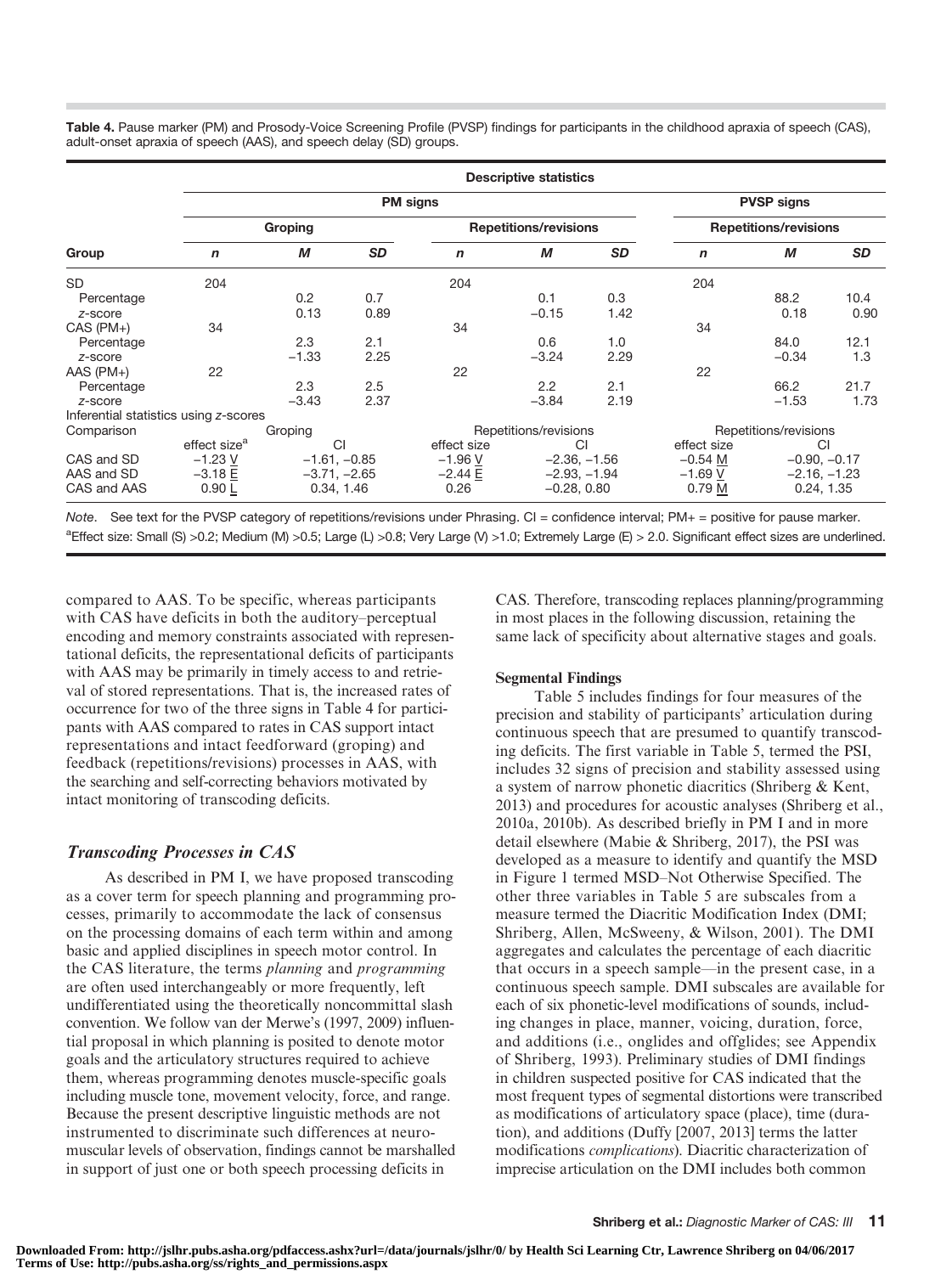Table 5. Precision-Stability Index (PSI) and Diacritic Modification Index (DMI) findings for participants in the childhood apraxia of speech (CAS), adult-onset apraxia of speech (AAS), and speech delay (SD) groups.

|                                      | <b>Descriptive statistics</b> |                |           |             |                   |           |             |                      |           |             |                |           |  |  |
|--------------------------------------|-------------------------------|----------------|-----------|-------------|-------------------|-----------|-------------|----------------------|-----------|-------------|----------------|-----------|--|--|
|                                      | <b>DMI</b>                    |                |           |             |                   |           |             |                      |           |             |                |           |  |  |
|                                      | <b>PSI</b>                    |                |           |             | Place changes (%) |           |             | Duration changes (%) |           |             | Additions (%)  |           |  |  |
| Group                                | $\mathsf{n}$                  | M              | <b>SD</b> | $\mathbf n$ | M                 | <b>SD</b> | $\mathbf n$ | М                    | <b>SD</b> | n           | М              | <b>SD</b> |  |  |
| <b>SD</b>                            | 204                           |                |           | 204         |                   |           | 204         |                      |           | 204         |                |           |  |  |
| Percentage                           |                               | 81.7           | 9.9       |             | 5.1               | 2.9       |             | 1.3                  | 1.3       |             | 1.3            | 1.0       |  |  |
| z-score                              |                               | $-0.07$        | 0.40      |             | 0.37              | 1.35      |             | 0.80                 | 1.83      |             | 1.01           | 1.72      |  |  |
| $CAS (PM+)$                          | 37                            |                |           | 37          |                   |           | 37          |                      |           | 37          |                |           |  |  |
| Percentage                           |                               | 57.1           | 10.3      |             | 8.8               | 3.7       |             | 2.6                  | 1.6       |             | 2.6            | 1.8       |  |  |
| z-score                              |                               | $-1.12$        | 0.51      |             | 2.99              | 1.70      |             | 2.73                 | 1.61      |             | 3.30           | 1.89      |  |  |
| $AAS$ ( $PM+$ )                      | 22                            |                |           | 22          |                   |           | 22          |                      |           | 22          |                |           |  |  |
| Percentage                           |                               | 52.3           | 6.7       |             | 3.2               | 1.5       |             | 2.0                  | 1.5       |             | 3.6            | 2.2       |  |  |
| z-score                              |                               | $-1.43$        | 0.37      |             | 4.97              | 0.13      |             | 3.42                 | 1.68      |             | 5.00           | 0.00      |  |  |
| Inferential statistics using z-score |                               |                |           |             |                   |           |             |                      |           |             |                |           |  |  |
| Comparison                           |                               | <b>PSI</b>     |           |             | Place changes (%) |           |             | Duration changes (%) |           |             | Additions (%)  |           |  |  |
|                                      | effect size <sup>a</sup>      |                | <b>CI</b> | effect size |                   | CI        | effect size |                      | CI        | effect size |                | CI        |  |  |
| CAS and SD                           | $-2.50 E$                     | $-2.92, -2.09$ |           | 1.85 $V$    | 1.47, 2.24        |           | 1.07 V      | 0.71, 1.43           |           | 1.31V       | 0.94, 1.68     |           |  |  |
| AAS and SD                           | $-3.41 E$                     | $-3.95, -2.87$ |           | 3.57 E      | 3.02, 4.11        |           | 1.44 V      | 0.98, 1.90           |           | 2.43 E      | 1.93, 2.92     |           |  |  |
| CAS and AAS                          | 0.66 M                        | 0.12, 1.20     |           | $-1.44$ V   | $-2.03, -0.85$    |           | $-0.42$     | $-0.95, 0.12$        |           | $-1.12V$    | $-1.68, -0.55$ |           |  |  |

Note.  $PM+$  = positive for pause marker;  $CI =$  confidence interval.

aEffect size: Small (S) >0.2; Medium (M) >0.5; Large (L) >0.8; Very Large (V) >1.0; Extremely Large (E) > 2.0. Significant effect sizes are underlined.

and uncommon clinical errors (e.g., distortions and distorted substitutions) and common and uncommon clinical distortions in the child phonology literature (see Appendix of Shriberg, 1993). Three findings in Table 5 support the hypothesis that these articulatory modifications occur at transcoding stages of speech processing, and likely include deficits in both planning and programming.

First, as indicated in the first two rows in the top section of Table 5, participants with SD were not significantly less precise on the four articulatory variables than typical speakers of the same age and sex. Their mean PSI score of 81.7% ( $Z = -0.07$ ) was not significantly lower than the PSI of typical speakers, and their percentages of diacritic modifications in place (5.1%;  $Z = 0.37$ ), duration (1.3%;  $Z = 0.80$ , and additions (1.3%;  $Z = 1.01$ ) were more than 1 SD unit higher than typical speakers only for additions. As described in Table 2, the participants with SD in the present study include a wide range of ages and severity, with all participants meeting the SD criteria of having deletion and substitution errors inappropriate for their age at the time of assessment. These findings are interpreted to be consistent with findings in the child phonology literature that children with even severe SD do not have high frequencies of place and duration modifications of phonemes, generally viewed, respectively, as signs of spatial and temporal imprecision.

Second, relative to participants with both typical speech and SD, participants with CAS and AAS had significantly reduced precision and stability as assessed with the four measures in Table 5. The mean PSI scores of participants with CAS and AAS, respectively, were 57.1% and 52.3%, compared to PSI mean for the 204 participants with SD

of 81.7 ( $SD = 9.9$ ). Z-score effect size comparisons with SD scores for CAS and AAS, respectively, were −2.50 and −3.41 (both classified as Extremely Large). These findings are interpreted as support for the hypothesis that speakers with CAS and speakers with AAS have transcoding (i.e., planning/programming) deficits.

Third, the between-groups CAS-AAS effect size comparisons for three of the four articulatory precision measures in Table 5 indicate that the participants with AAS had significantly lower speech precision relative to their typically speaking peers than the participants with CAS relative to their typically speaking peers. As shown in the bottom section of Table 5, significant effect sizes for the PSI total (0.66; Medium), place changes (−1.44; Very Large), and additions (−1.12; Very Large) indicated greater association of apraxia of speech with speech precision in participants with AAS than in participants with CAS. This standardized comparison appears to be the first finding supporting increased transcoding deficits in AAS compared to CAS, but as discussed in PM I, the inclusionary criteria for the present study (i.e., ability to complete a 2-hr protocol) may have truncated the lower range of severity in CAS participants. As will be shown in PM IV, approximately 50% of participants with CAS in the present data set, including participants with CND, were classified as Mild CAS using the four-category PMI.

#### Suprasegmental Findings

Table 6 is a summary of the rate and stress findings for participants in the three groups. The two measures of rate were computed from acoustic measurements of utterance durations in continuous speech samples. Speaking rate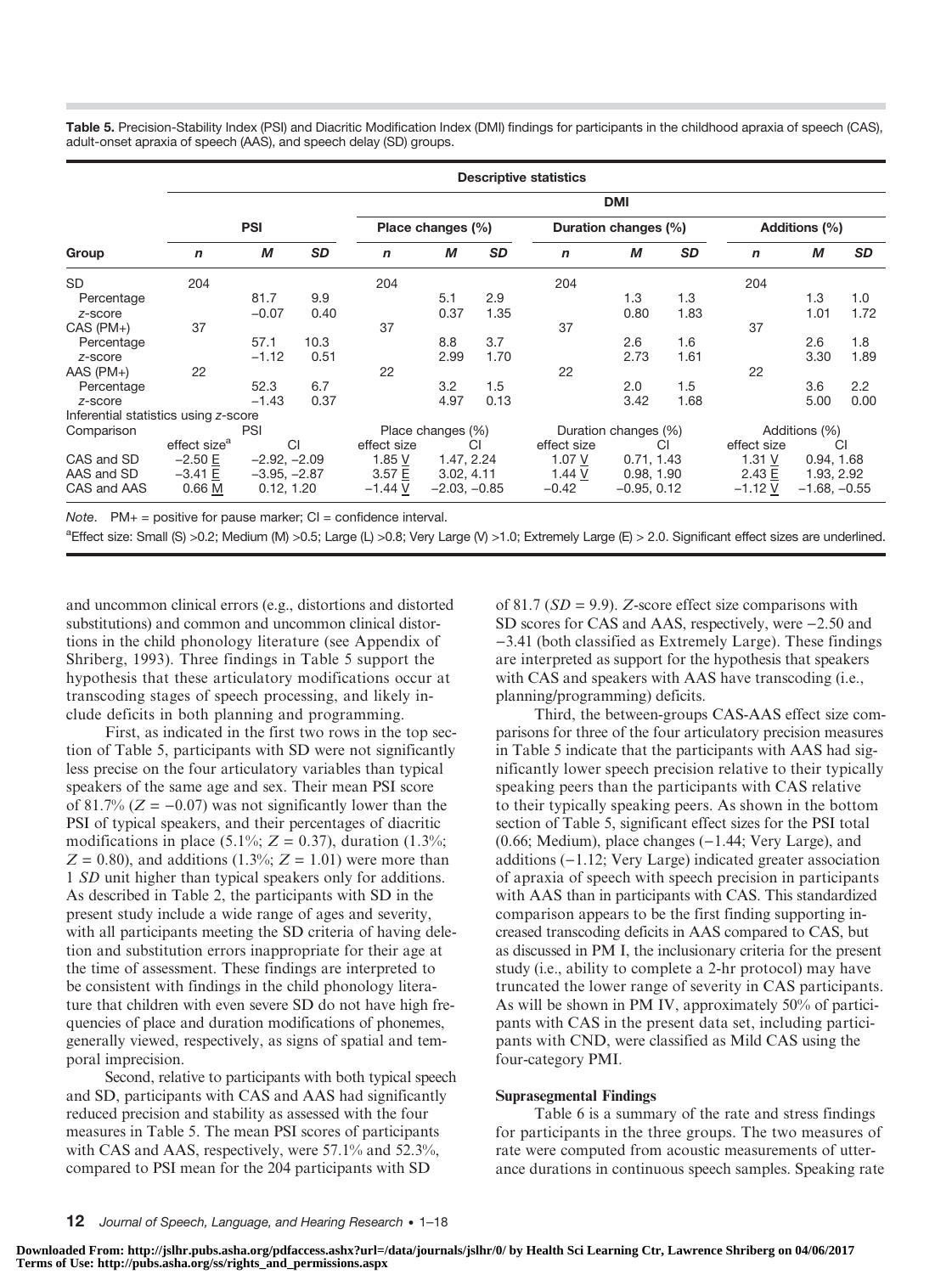Table 6. Standardized conversational speech findings for speaking rate, articulation rate, and sentential stress for participants in the childhood apraxia of speech (CAS), adult-onset apraxia of speech (AAS), and speech delay (SD) groups.

|                                       | <b>Descriptive statistics</b> |                            |             |                                |                                                        |                                              |  |  |  |  |  |  |
|---------------------------------------|-------------------------------|----------------------------|-------------|--------------------------------|--------------------------------------------------------|----------------------------------------------|--|--|--|--|--|--|
|                                       |                               | Speaking rate (syllable/s) |             | Articulation rate (syllable/s) | <b>Sentential stress</b><br>(% appropriate utterances) |                                              |  |  |  |  |  |  |
| Group                                 | М                             | <b>SD</b>                  | М           | <b>SD</b>                      | M                                                      | <b>SD</b>                                    |  |  |  |  |  |  |
| SD $(n = 204)$                        |                               |                            |             |                                |                                                        |                                              |  |  |  |  |  |  |
| Raw score (ms)                        | 3.2                           | 0.6                        | 3.5         | 0.6                            | 88.9                                                   | 9.6                                          |  |  |  |  |  |  |
| z-score                               | $-0.04$                       | 0.96                       | $-0.14$     | 0.83                           | 0.16                                                   | 1.19                                         |  |  |  |  |  |  |
| CAS (PM+) $(n = 34)$                  |                               |                            |             |                                |                                                        |                                              |  |  |  |  |  |  |
| Raw score (ms)                        | 2.7                           | 0.6                        | 3.2         | 0.6                            | 60.1                                                   | 22.7                                         |  |  |  |  |  |  |
| z-score                               | $-1.43$                       | 1.13                       | $-1.40$     | 1.10                           | $-3.02$                                                | 2.13                                         |  |  |  |  |  |  |
| AAS (PM+) $(n = 22)$                  |                               |                            |             |                                |                                                        |                                              |  |  |  |  |  |  |
| Raw score (ms)                        | 2.1                           | 0.5                        | 2.7         | 0.6                            | 50.4                                                   | 26.3                                         |  |  |  |  |  |  |
| z-score                               | $-3.26$                       | 1.33                       | $-3.01$     | 1.50                           | $-4.09$                                                | 1.62                                         |  |  |  |  |  |  |
| Inferential statistics using z-scores |                               |                            |             |                                |                                                        |                                              |  |  |  |  |  |  |
| Comparison                            |                               | Speaking rate (syllable/s) |             | Articulation rate (syllable/s) |                                                        | Sentential stress (% appropriate utterances) |  |  |  |  |  |  |
|                                       | <sup>a</sup> effect size      | CI                         | effect size | CI                             | effect size                                            | CI                                           |  |  |  |  |  |  |
| CAS and SD                            | $-1.41$ V                     | $-1.79, -1.02$             | $-1.44$ V   | $-1.82, -1.05$                 | $-2.33 E$                                              | $-2.75, -1.91$                               |  |  |  |  |  |  |
| AAS and SD                            | $-3.21 E$                     | $-3.74, -2.68$             | $-3.13 E$   | $-3.66, -2.60$                 | $-3.42 E$                                              | $-3.97, -2.88$                               |  |  |  |  |  |  |
| CAS and AAS                           | 1.49 V                        | 0.89, 2.09                 | 1.25V       | 0.67, 1.83                     | 0.54 <sub>M</sub>                                      | 0.00, 1.09                                   |  |  |  |  |  |  |

Note.  $PM+$  = positive for pause marker;  $CI =$  confidence interval.

aEffect size: Small (S) >0.2; Medium (M) >0.5; Large (L) >0.8; Very Large (V) >1.0; Extremely Large (E) > 2.0. Significant effect sizes are underlined.

includes both articulation time and pause time in syllables per second, whereas articulation rate subtracts pause time, computing syllables per second using only the remaining articulation time. Both the rate and stress signs of apraxia of speech (and other MSD) are included in Table 6 because each may inform questions of cognitive and articulatory contributions to rate and stress in apraxia of speech. Last, as shown in the top section of Table 6, raw and standardized scores were obtained for each participant's percentage of appropriate sentential stress. Appropriate sentential stress is the percentage of utterances coded as having appropriate stress in the PVSP analyses (i.e., the percentage of utterances that do not include at least one occurrence of excessive-equal or misplaced stress; Shriberg et al., 1990). Four findings in Table 6 are interpreted as support for transcoding deficits in AOS.

First, as shown in the first row in the top section of Table 6, participants with SD did not differ from their typically speaking peers in either of the two measures of rate or in sentential stress. Z-scores for the three variables ranged from −0.14 to 0.16. The present findings support use of rate and stress measures as endophenotypes to differentiate speakers with the class of SSD termed MSD (see Figure 1) from speakers with either of the other two classes of SSD (SD or speech errors [SE]). That is, slow rate and inappropriate stress do not differentiate the several types of dysarthria from one another or from apraxia within the class of MSD (Duffy, 2013), because both signs can reflect deficits at representational, transcoding, and/or execution stages of speech production.

Second, as shown by the means data for the raw scores and z-scores of speakers with CAS and AAS in the top section of Table 6, both groups had slower speaking rates,

slower articulation rates, and more utterances with inappropriate sentential stress compared to the z-scores obtained on these variables for participants with SD. All six effect sizes for these comparisons in the lower section of Table 6 were significant, with Very Large or Extremely Large effect sizes ranging from −1.41 to −3.42. These findings are proposed to support transcoding deficits in both CAS and AAS.

A third set of findings in Table 6 supports previous discussion of the hypothesis of increased memory deficits in AAS compared to CAS. The raw scores and standardized differences in speaking rate and articulation rate between participants with CAS compared to those with AAS indicated that participants with AAS were both absolutely and relatively (compared to their age–sex peers) slower talkers than participants with CAS. Effect sizes for the age–sex standardized speaking rate and articulation rate comparisons, respectively, were 1.49 (Very Large) and 1.25 (Very Large). The inference in both comparisons is that the slower rates were at least in part due to slower access times to both linguistic and motor representations, particularly for the speaking time comparisons that included pause times. In addition to this third finding, participants with AAS also had a lower percentage of utterances with appropriate stress  $(M = 50.4\%$  of utterances) compared to participants with CAS ( $M = 60.1\%$ ), with a Moderate effect size (0.54).

#### Summary

As described in the statement of the problem, the first part of the question posed in this article addressed the strength of support for including core deficits in both representational and transcoding processes in the phenotype of CAS. We have interpreted findings in Tables 3 and 4 as support for core representational deficits in CAS and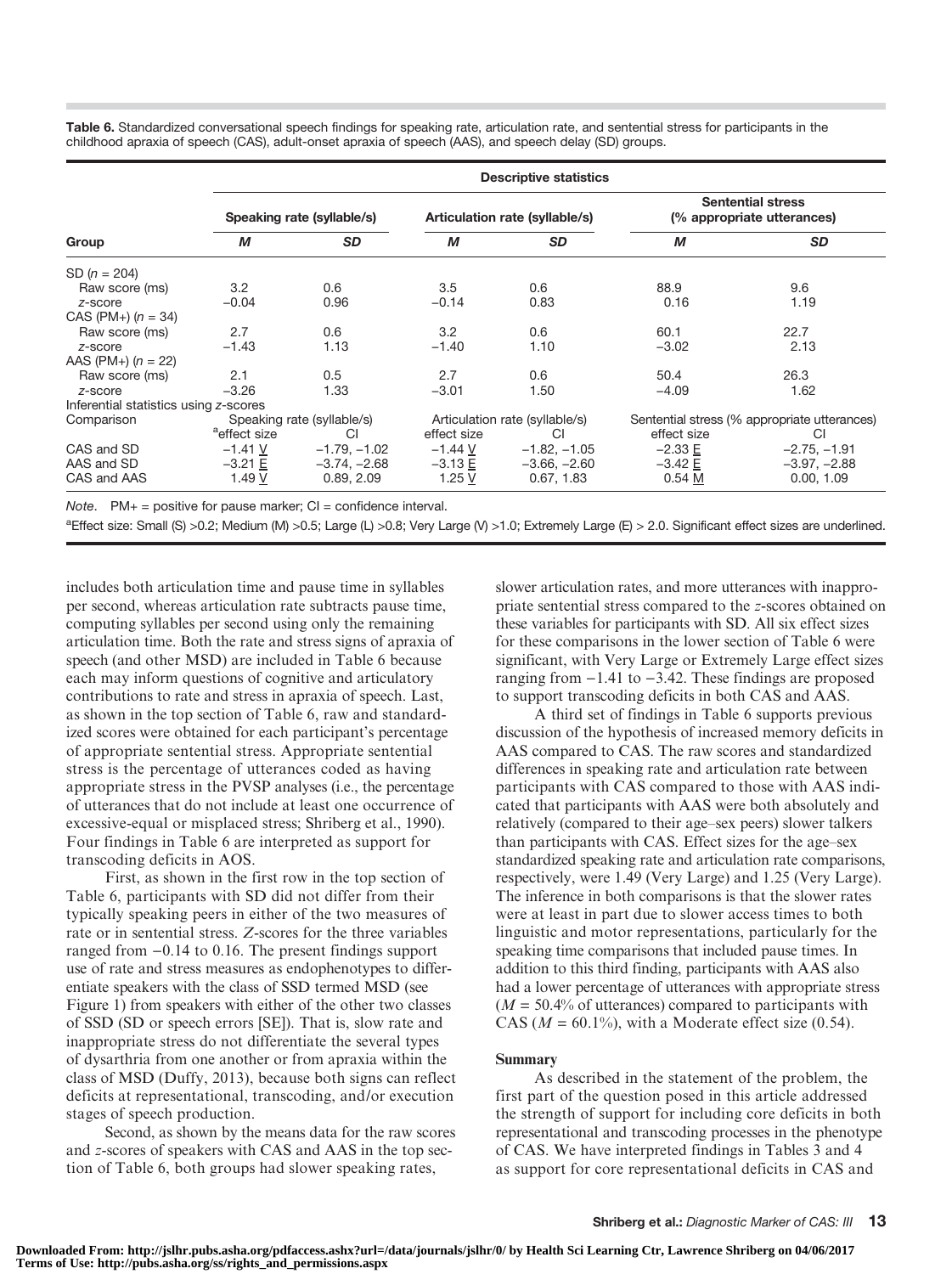findings in Tables 5 and 6 as support for core transcoding deficits in CAS. Findings in these tables were also interpreted as support for a corollary hypothesis that compared to participants with CAS, participants with AAS do not have deficits in the accuracy of their phonological representations. Support for the latter hypothesis was based primarily on the increased occurrences of groping and repetitions/ revisions in participants with AAS, compared to the significantly lower occurrence rates of these behaviors in participants with CAS. Such attempts to achieve or correct articulatory and prosodic behaviors were posited to result from feedforward and feedback processes that detect errors in transcoding appropriately specified linguistic representations to pre-articulatory commands. Therefore, the representational deficits of participants with AAS were posited to be memory constraints limiting timely access to and retrieval of phonological representations.

## Appropriate and Inappropriate Between-Words Pauses Findings

The second part of the question in the statement of purpose is the theoretical coherence of the PM measure with posited CAS deficits in representational and transcoding processes. In addition to its primary task of identifying speakers who are true positives for CAS, are the pause and speech elements of the PM coherent, respectively, with representational and transcoding deficits?

Figure 2 includes PM findings interpreted as support for the theoretical coherence of the PM with core deficits in CAS. Because preliminary analyses indicated no significant differences or trends between findings for participants with idiopathic CAS and participants with CAS in the context of CND, it was statistically efficient to combine the two groups into one group titled CAS & CND. The upper two panels in Figure 2 include group data on the percentage of appropriate between-words pauses (hereafter, appropriate pauses) for participants with SD, CAS & CND, and AAS. The upper left panel includes descriptive findings (*M*, *SD*) and inferential statistics (significant effect sizes; strength of effect sizes) for the raw percentages of appropriate pauses. Appropriate between-words pauses were pauses of at least 150 ms occurring in grammatically appropriate contexts, such as at phrase and utterance boundaries. The upper right panel includes these findings standardized for sex and nonverbal mental age ( $z$ -scores) for the CAS  $\&$ CND participants and sex and chronological age for the AAS participants. The lower two panels in Figure 2 includes the same descriptive and inferential information for the three groups' percentages of abrupt inappropriate betweenwords pauses. As described previously, inappropriate abrupt between-words pauses of 150 ms or more (hereafter, abrupt pauses) are the most frequent of the four types of inappropriate pauses used to calculate the PM score. Pearson correlation coefficients between PM scores and the percentage of abrupt Type I pauses for the CAS, CND, and AAS groups, respectively, were −0.957, −0.934, and −0.700.

The between-groups findings in Figure 2 for both the appropriate pauses and the abrupt inappropriate pauses are interpreted as support for the theoretical coherence of the PM with the speech processing deficits discussed in CAS findings reviewed in Tables 3 through 6. First, findings in the upper panels in Figure 2 indicate that participants in the AAS group averaged significantly more frequent appropriate pauses ( $M = 18.0\%$ ;  $SD = 9.6\%$ ) than both speakers in the SD group ( $M = 11.9\%$ ; SD = 6.1%) and in the combined CAS & CND group ( $M = 12.4\%$ ;  $SD = 7.0\%$ ). The average z-scores of AAS participants ( $M = 2.6$ ;  $SD = 1.9$ ) were significantly higher (effect sizes greater than 1 SD unit) than their typically speaking age–sex-matched peers. In contrast, the mean z-scores for the percentages of appropriate pauses for participants in the SD group and participants in the CAS  $&$  CND group were within 1  $SD$  of the means of sex and nonverbal mental age-matched typical speakers and significantly lower than those of the participants in the AAS group. These findings for the higher standardized frequency of occurrence of appropriate pauses in AAS but not in CAS are interpreted as support for the claim that participants with AAS experience deficits in accessing representations and/or creating motor plans/programs beyond those typically associated with advancing age. Thus, attributes of the pause element of the PM are viewed as theoretically coherent with neurocognitive substrates of apraxia of speech.

Findings in the lower two panels of Figure 2 are also interpreted as support for the coherence of the PM with speech processing deficits in CAS. As shown in both the average raw percentages of occurrence of abrupt inappropriate pauses and the sex and nonverbal mental age matched z-scores, the two groups of participants with AOS (CAS & CND and AAS) had essentially similar percentages of occurrences of abrupt pauses. That is, as well as documenting the high occurrence of abrupt pauses in the CAS & CND and AAS groups in comparison to speakers with SD and typical speakers, respectively, these data document the similarity in what are interpreted as planning and programing deficits in speakers with apraxia of speech.

The claim of theoretical coherence is further based on the comparison of the findings in Figure 2 for the central PM sign—the pausal and speech elements of abrupt inappropriate between-words pauses—to other proposed markers of apraxia of speech in speakers of widely varying age, intellectual and language status, and neurological and neurodevelopmental backgrounds. To be specific, the pause element of abrupt pauses is posited to reflect slowed retrieval time in apraxia of speech and the abrupt speech onset element is posited to reflect the transcoding (i.e., both planning and programming) deficit. Thus, the claim of theoretical coherence for the PM is based on the finding that abrupt inappropriate pauses (the most frequently occurring type of inappropriate pauses) embody the two processing deficits posited for CAS—representational deficits and transcoding deficits. Moreover, if a central criterion for a core behavioral sign of CAS is that it is among the last to normalize or may never normalize (PM I), findings in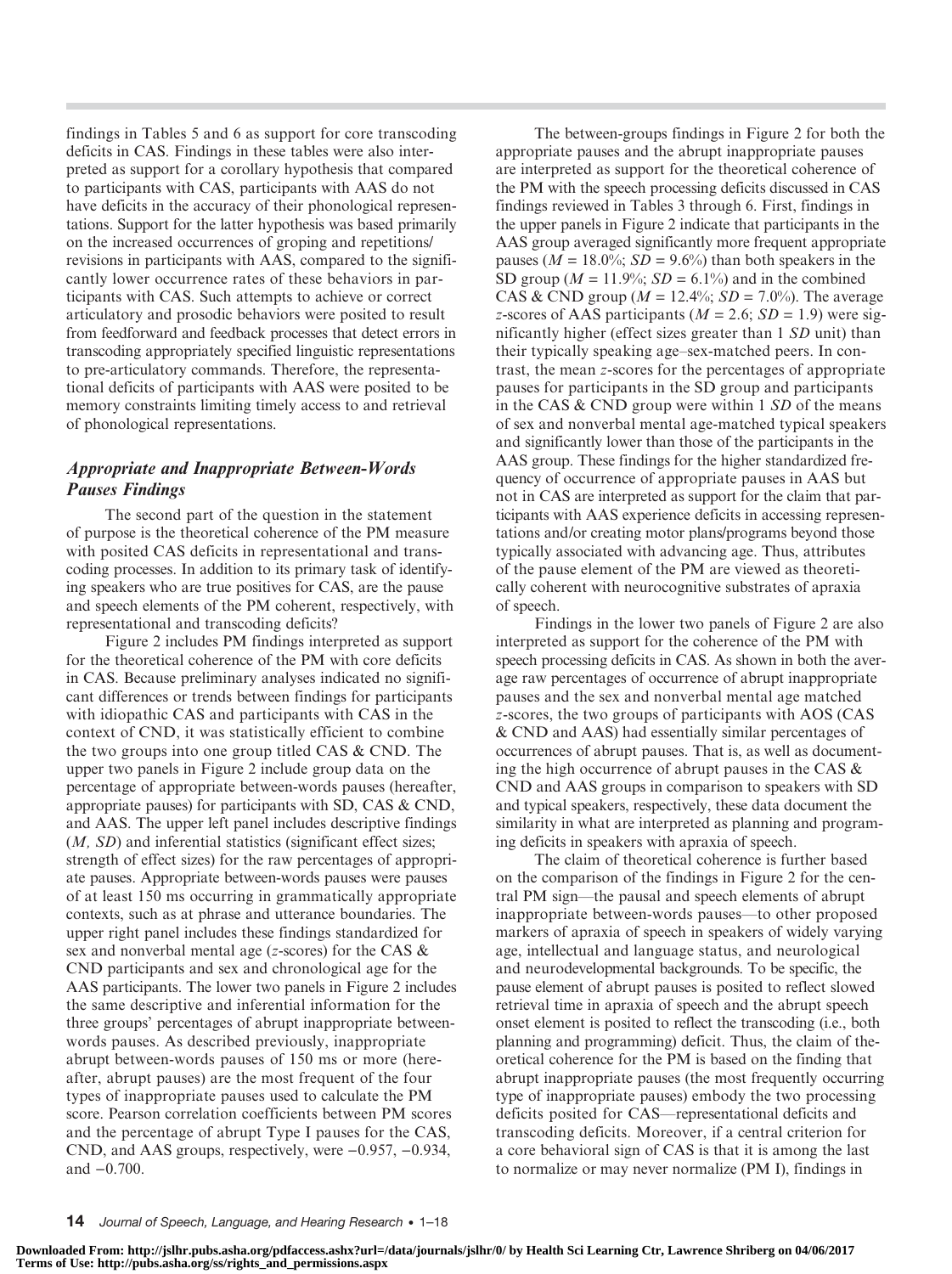Figure 2. Summary findings for the percentage of occurrence of appropriate and abrupt inappropriate pauses in participants in the speech delay (SD), combined childhood apraxia of speech (CAS) and complex neurodevelopmental disorders (CND), and adult-onset apraxia of speech (AAS) groups.

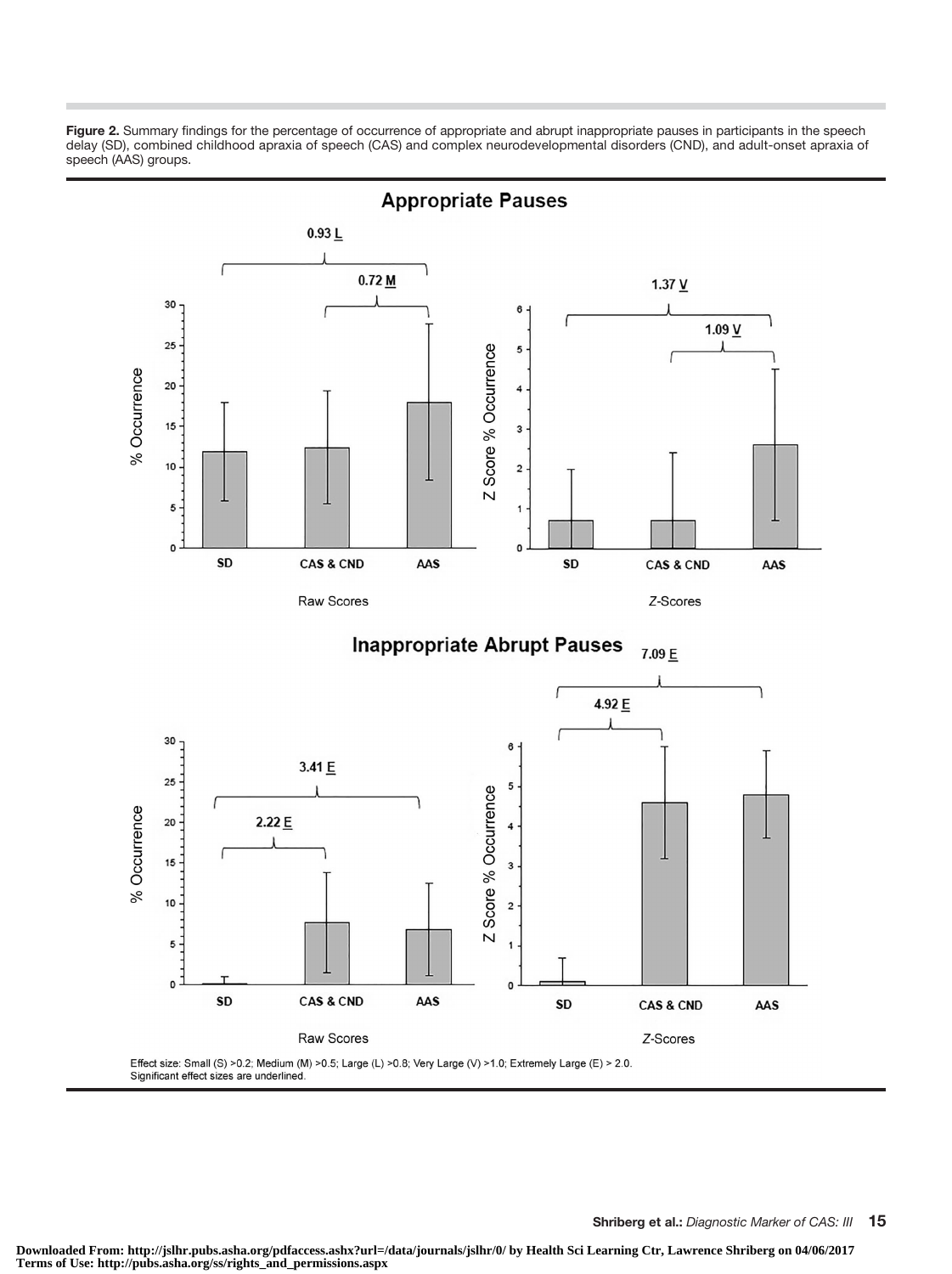Figure 2 for participants as old as 23 years in the CAS group (and older participants in the AAS group) are consistent with the perspective that abrupt inappropriate pauses are core signs of apraxia of speech. As discussed previously and later, the present study was not instrumented to explicate contributions of respiratory, laryngeal, and supralaryngeal mechanisms to what are termed abrupt pauses.

## Summary and Conclusions

The present study has described two sets of findings interpreted as support for core representational deficits in CAS: (a) participants with CAS had significantly lower standardized scores than typical speakers and participants with SD of the same age and sex on the Performance, Encoding, Memory, and Transcoding (interpreted as assessing auditory-perceptual encoding) scales of the SRT (see Table 3); and (b) they had significantly higher percentages of attempts to correctly produce speech (groping) and selfcorrect speech errors (repetitions/revisions) in comparison to participants with SD, but significantly lower percentages of these behaviors in comparison to participants with AAS (see Table 4). The latter finding for participants with CAS was attributed to their less well specified phonological representations.

In support of transcoding deficits in CAS, the present study found that participants with CAS had significantly reduced segmental precision and stability (see Table 5), slower speech rates, and more frequent inappropriate sentential stress compared to these behaviors in the continuous speech of typically speaking controls and participants with SD (see Table 6). They also had significantly higher standardized percentages of inappropriate between-words pauses, but (unlike findings for participants with AAS) typical standardized percentages of appropriate pauses (see Figure 2) in comparison to age–sex-matched peers. On the question of whether such behaviors meet criteria for core deficits, the segmental errors and inappropriate rate and stress findings in Tables 5 and 6 were present both in some of the youngest and some of the oldest participants with CAS. Anecdotal accounts of CAS also indicate that even for speakers who have normalized speech and prosody in natural discourse, attempts to imitate phonetically challenging words and nonsense words can evoke former signs of CAS (e.g., Hennessy & Hennessy, 2013; Jakielski & Green, 2008).

Findings from the present study were interpreted to support the theoretical coherence of the PM with representational and transcoding deficits in CAS. To be specific, the occurrence of between-words pauses is posited to index a deficit at any one or more stages of speech processing, and the four Type I inappropriate pauses are posited to have the potential to inform explanatory accounts of CAS at neurolinguistic levels. From a number of speech motor control, psychometric, and treatment perspectives and goals, research on abrupt inappropriate between-words pauses is viewed as having attractive potential for an eventual explanatory account of CAS.

## Acknowledgments

This research was supported by National Institute on Deafness and Other Communication Disorders Grant DC000496 and by a core grant to the Waisman Center from the National Institute of Child Health and Development (Grant HD03352). Authors CT and HK made the original and substantial continuing contributions leading to the development of the PM. We are grateful to the following colleagues and collaborators for their significant contributions to this research: Len Abbeduto, Nancy Alarcon, Becky Baas, Adriane Baylis, Richard Boada, Roger Brown, Stephen Camarata, Thomas Campbell, Richard Folsom, Lisa Freebairn, Jordan Green, Barbara Lewis, Christopher Moore, Katherine Odell, Bruce Pennington, Nancy Potter, Jonathan Preston, Erin Redle, Heather Leavy Rusiewicz, Alison Scheer-Cohen, Kristie Spencer, Ruth Stoeckel, Bruce Tomblin, Jennifer Vannest, and Emily White. We also thank the many participants, parents of participants, and research colleagues who have contributed insights on needs and issues in diagnostic research in CAS.

## References

- Bishop, D. V. M. (1997). Cognitive neuropsychology and developmental disorders: Uncomfortable bedfellows. The Quarterly Journal of Experimental Psychology A, 50, 899–923.
- Blech, A., Springer, L., & Kröger, B. J. (2007). Perceptual and acoustic analysis of vowel productions in words and pseudo words in children with suspected childhood apraxia of speech. Proceedings of the 16th International Congress of Phonetic Sciences (pp. 2013–2016). Saabrücken, Germany: Universität des Saarlandes.
- Chilosi, A. M., Lorenzini, I., Fiori, S., Graziosi, V., Rossi, G., Pasquariello, R., ... Cioni, G. (2015). Behavioral and neurobiological correlates of childhood apraxia of speech in Italian children. Brain and Language, 150, 177–185.
- Cohen, J. (1988). Statistical power analysis for the behavioral sciences (2nd ed.). Mahweh, NJ: Erlbaum.
- Duffy, J. R. (2007). Motor speech disorders: History, current practice, future trends and goals. In G. Weismer (Ed.) Motor speech disorders (pp. 7–56). San Diego, CA: Plural.
- Duffy, J. R. (2013). Motor speech disorders: Substrates, differential diagnosis, and management (3rd ed.). St. Louis, MO: Mosby.
- Froud, K., & Khamis-Dakwar, R. (2012). Mismatch negativity responses in children with a diagnosis of childhood apraxia of speech (CAS). American Journal of Speech-Language Pathology, 21, 302–312.
- Grigos, M. I., Moss, A., & Lu, Y. (2015). Oral articulatory control in childhood apraxia of speech. Journal of Speech, Language, and Hearing Research, 58, 1103–1118.

Groenen, P., Maassen, B., Crul, T., & Thoonen, G. (1996). The specific relation between perception and production errors for place of articulation in developmental apraxia of speech. Journal of Speech and Hearing Research, 39, 468–483.

- Hedges, L., & Olkin, I. (1985). Statistical methods for metaanalysis. Boston, MA: Academic Press.
- Hennessy, K., & Hennessy, K. (2013). Anything but silent: Our family*'*s journey through childhood apraxia of speech. Tarentum, PA: Word Association.
- Iuzzini-Seigel, J., Hogan, T., Guarino, A., & Green, J. (2015). Reliance on auditory feedback in children with childhood apraxia of speech. Journal of Communication Disorders, 54, 32–42.
- Jakielski, K., & Green, M. (2008). Subclinical speech errors in adolescents with a history of speech impairment. Poster presented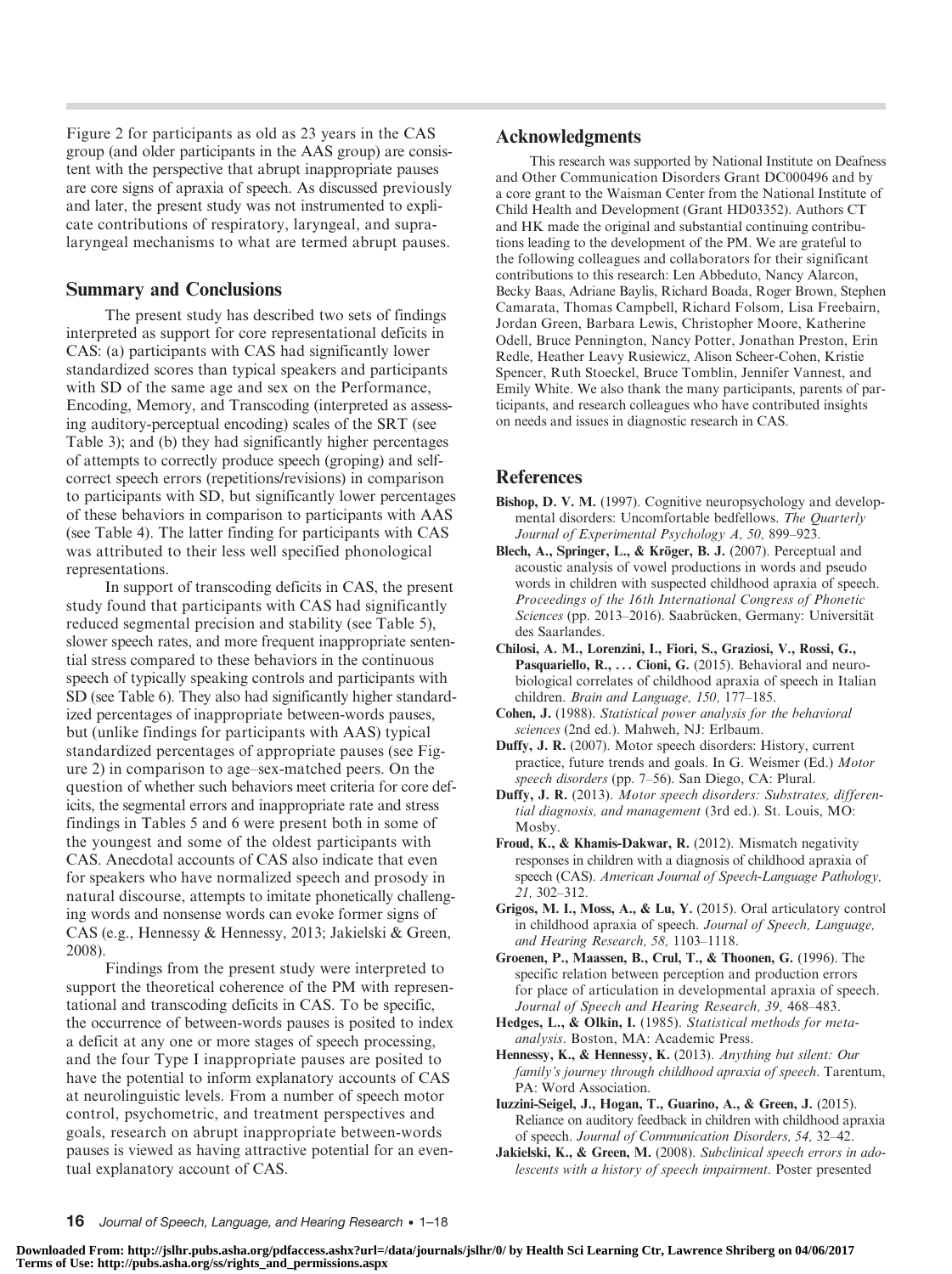at the Annual Convention of the American Speech-Language-Hearing Association, Chicago, IL.

- Kadis, D. S., Goshulak, D., Namasivayam, A., Pukonen, M., Kroll, R., De Nil, L. F., & Lerch, J. P. (2013). Cortical thickness in children receiving intensive therapy for idiopathic apraxia of speech. Brain Topography, 27, 240–247.
- Liss, J. M. (1998). Error-revision in the spontaneous speech of apraxic speakers. Brain and Language, 62, 342–360.
- Maassen, B., Groenen, P., & Crul, T. (2003). Auditory and phonetic perception of vowels in children with apraxic speech disorders. Clinical Linguistics and Phonetics, 17, 447–467.
- Maassen, B., van der Meulen, S., & Tissen, M. (1997). Acoustic evidence for deviant phonological encoding in children with Developmental Apraxia of Speech (DAS). Paper presented at the 18th Annual Symposium on Research in Child Language Disorders, Madison, WI.
- Mabie, H. L., & Shriberg, L. D. (2017). Speech and motor speech measures and reference data for the Speech Disorders Classification System (SDCS). (Technical Report No. 23). Retrieved from Phonology Project website: http://www.waisman.wisc.edu/ phonology/
- Marion, M. J., Sussman, H. M., & Marquardt, T. P. (1993). The perception and production of rhyme in normal and developmentally apraxic children. Journal of Communication Disorders, 26, 129–160.
- Marquardt, T., Sussman, H. M., Snow, T., & Jacks, A. (2002). The integrity of the syllable in developmental apraxia of speech. Journal of Communication Disorders, 35, 31–49.
- McNeill, B. C., Gillon, G. T., & Dodd, B. (2009). Phonological awareness and early reading development in childhood apraxia of speech (CAS). International Journal of Language & Communication Disorders, 44, 175–192.
- Mozzi, A., Forni, D., Clerici, M., Pozzoli, U., Mascheretti, S., Guerini, F. R., ... Sironi, M. (2016). The evolutionary history of genes involved in spoken and written language: Beyond FOXP2. Scientific Reports, 6:22157. https://doi.org/10.1038/ srep22157
- Nijland, L., Maassen, B., van der Meulen, S., Gabreëls, F., Kraaimaat, F. W., & Schreuder, R. (2002). Coarticulation patterns in children with developmental apraxia of speech. Clinical Linguistics and Phonetics, 16, 461–483.
- Nijland, L., Terband, H., & Maassen, B. (2015). Cognitive functions in childhood apraxia of speech. Journal of Speech, Language, and Hearing Research, 58, 550–565.
- Niziolek, C., Nagarajan, S. S., & Houde, J. F. (2013). What does motor efference copy represent? Evidence from speech production. The Journal of Neuroscience, 33, 16110–16116.
- Preston, J. L., Molfese, P. J., Gumkowski, N., Sorcinelli, A., Harwood, V., Irwin, J. R., & Landi, N. (2014). Neurophysiology of speech differences in childhood apraxia of speech. Developmental Neuropsychology, 39, 385–403.
- Shriberg, L. D. (1993). Four new speech and prosody-voice measures for genetics research and other studies in developmental phonological disorders. Journal of Speech and Hearing Research, 36, 105–140.
- Shriberg, L. D., Allen, C. T., McSweeny, J. L., & Wilson, D. L. (2001). PEPPER: programs to examine phonetic and phonologic evaluation records [Computer software]. Madison, WI: Waisman Center Research Computing Facility, University of Wisconsin–Madison.
- Shriberg, L. D., Aram, D. M., & Kwiatkowski, J. (1997). Developmental apraxia of speech: III. A subtype marked by inappropriate stress. Journal of Speech, Language, and Hearing Research, 40, 313–337.
- Shriberg, L. D., Fourakis, M., Hall, S., Karlsson, H. B., Lohmeier, H. L., McSweeny, J. L., ... Wilson, D. L. (2010a). Extensions to the Speech Disorders Classification System (SDCS). Clinical Linguistics & Phonetics, 24, 795–824.
- Shriberg, L. D., Fourakis, M., Hall, S., Karlsson, H. B., Lohmeier, H. L., McSweeny, J. L., ... Wilson, D. L. (2010b). Perceptual and acoustic reliability estimates for the Speech Disorders Classification System (SDCS). Clinical Linguistics & Phonetics, 24, 825–846.
- Shriberg, L. D., & Kent, R. D. (2013). Clinical phonetics. (4th ed.). Boston, MA: Pearson Education.
- Shriberg, L. D., Kwiatkowski, J., & Rasmussen, C. (1990). The Prosody-Voice Screening Profile. Tucson, AZ: Communication Skill Builders.
- Shriberg, L. D., Lohmeier, H. L., Campbell, T. F., Dollaghan, C. A., Green, J. R., & Moore, C. A. (2009). A nonword repetition task for speakers with misarticulations: The syllable repetition task (SRT). Journal of Speech, Language, and Hearing Research, 52, 1189–1212.
- Shriberg, L. D., Lohmeier, H. L., Strand, E. A., & Jakielski, K. J. (2012). Encoding, memory, and transcoding deficits in childhood apraxia of speech. Clinical Linguistics & Phonetics, 26, 445–482.
- Shriberg, L. D., Strand, E. A., Fourakis, M., Jakielski, K. J., Hall, S. D., Karlsson, H. B., ... Wilson, D. L. (2017a). A diagnostic marker to discriminate childhood apraxia of speech from speech delay: I. Development and description of the pause marker. Journal of Speech, Language, and Hearing Research. Advance online publication. https://doi.org/10.1044/ 2016\_JSLHR-S-15-0296
- Shriberg, L. D., Strand, E. A., Fourakis, M., Jakielski, K. J., Hall, S. D., Karlsson, H. B., ... Wilson, D. L. (2017b). A diagnostic marker to discriminate childhood apraxia of speech from speech delay: II. Validity studies of the pause marker (PM). Journal of Speech, Language, and Hearing Research. Advance online publication. https://doi.org/10.1044/2016\_ JSLHR-S-15-0297
- Shriberg, L. D., Strand, E. A., Fourakis, M., Jakielski, K. J., Hall, S. D., Karlsson, H. B., . . . Wilson, D. L. (2017c). A diagnostic marker to discriminate childhood apraxia of speech from speech delay: IV. The pause marker index. Journal of Speech, Language, and Hearing Research. Advance online publication. https://doi.org/10.1044/2016\_JSLHR-S-16-0149
- Shriberg, L. D., Strand, E. A., & Mabie, H. L. (2017). Prevalence of speech and motor speech disorders in idiopathic speech delay and complex neurodevelopmental disorders. Manuscript submitted for publication.
- Shriberg, L. D., Tomblin, J. B., & McSweeny, J. L. (1999). Prevalence of speech delay in 6-year-old children and comorbidity with language impairment. Journal of Speech, Language, and Hearing Research, 42, 1461–1481.
- Terband, H., Maassen, B., Guenther, F. H., & Brumberg, J. (2014). Auditory-motor interactions in pediatric motor speech disorders: Neurocomputational modeling of disordered development. Journal of Communication Disorders, 47, 17–33.
- Teverovsky, E. G., Bickel, J. O., & Feldman, H. M. (2009). Functional characteristics of children diagnosed with childhood apraxia of speech. Disability and Rehabilitation, 31, 94–102.
- Tilkens, C. M., Karlsson, H. B., Fourakis, M., Hall, S. D., Mabie, H. L, McSweeny, J. L., ... Shriberg, L. D. (2017). A diagnostic marker to discriminate childhood apraxia of speech (CAS) from Speech Delay (SD). (Technical Report No. 22). Retrieved